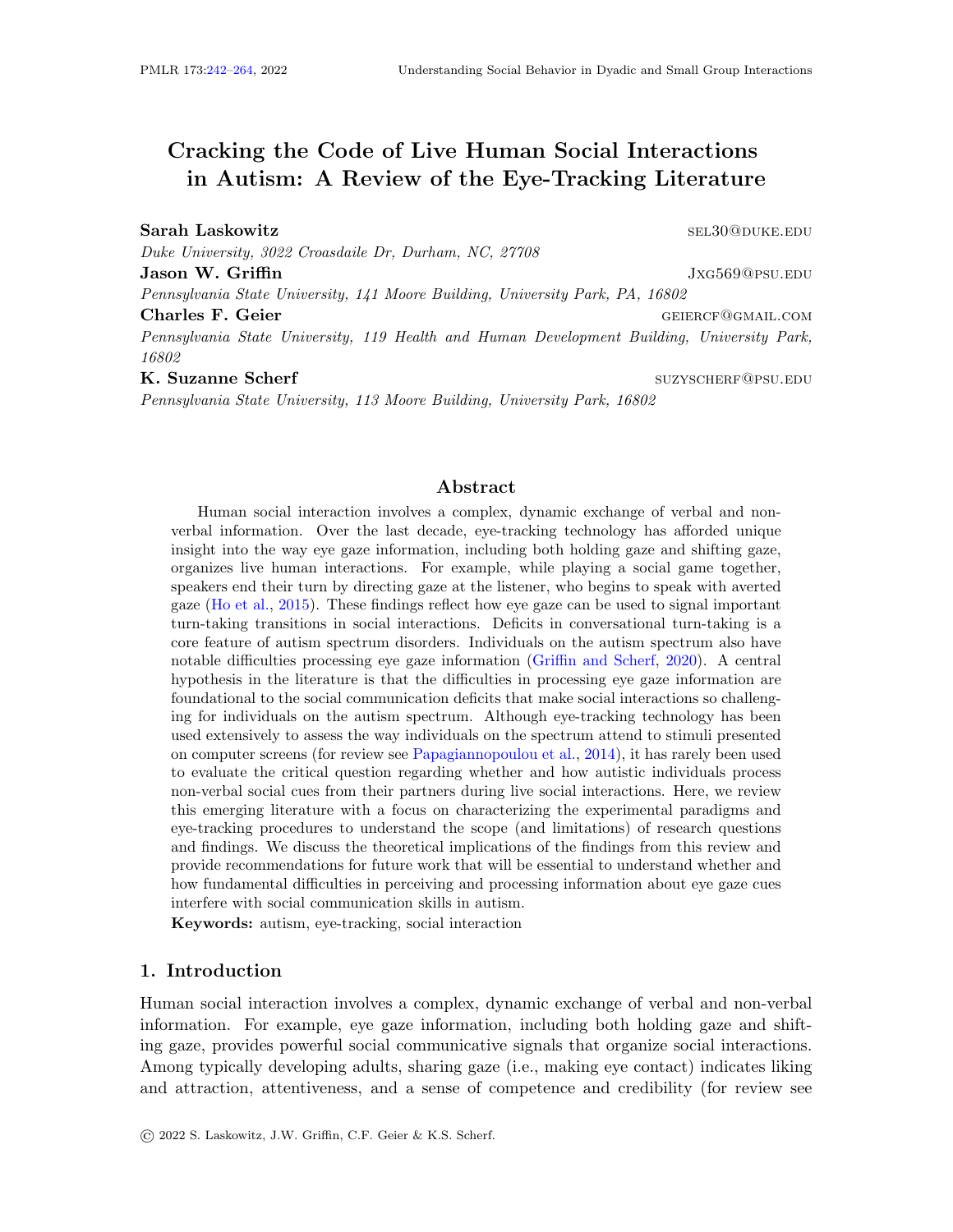[Kleinke,](#page-20-0) [1986\)](#page-20-0). Gaze also functions to regulate and organize social interactions. For example, in conversations, listeners tend to hold gaze more than speakers [\(Kleinke,](#page-20-0) [1986\)](#page-20-0) and speakers end their turn by shifting gaze to the listener, who begins to speak with averted gaze [\(Ho et al.,](#page-19-0) [2015\)](#page-19-0). These findings demonstrate the importance of gaze information for facilitating human face-to-face social interactions and signaling important turn-taking transitions in these interactions. An important implication of these findings is that deficits in the ability to perceive and/or interpret gaze information likely impacts multiple aspects of human face-to-face social interaction.

Autism spectrum disorder (ASD) is a lifelong neurodevelopmental disability that impacts social communication and the ability to process and understand eye gaze cues [\(Amer](#page-17-0)[ican Psychiatric Association,](#page-17-0) [2013\)](#page-17-0). A central hypothesis in the literature argues that the difficulties processing eye gaze information are foundational to the social communication deficits that make social interactions so challenging for individuals on the autism spectrum [\(Baron-Cohen et al.,](#page-17-1) [1997;](#page-17-1) [Senju et al.,](#page-21-1) [2005\)](#page-21-1). Specifically, the phenotypic deficits in processing eye gaze information may contribute to difficulties that people on the autism spectrum experience in developing and maintaining social relationships, adjusting their behavior to suit different social contexts, making friends, being interested in people, and demonstrating social-emotional reciprocity. For example, the difficulties in conversational turn-taking in ASD, including longer turn-taking gaps, more pause time, and fewer initiations and responses during conversations may be related to the notable difficulties in ASD gaze processing that organizes turn-taking transitions in social interactions [\(Ochi et al.,](#page-21-2) [2019\)](#page-21-2). Here, we argue that it is essential to understand the specific aspects of eye gaze processing that are challenging for individuals on the autism spectrum to perceive and/or engage during live face-to-face human social interactions. Understanding the mechanisms of these phenotypic deficits is likely to inform the development of targeted intervention strategies that may improve sensitivity to eye gaze information and ultimately social communication and social interactions in ASD.

The empirical work investigating gaze sharing, eye contact, and shifts in gaze during live social interactions dates to the early 1970's and was originally conducted using manually operated recording devices (e.g., [Levine and Sutton-Smith,](#page-20-1) [1973\)](#page-20-1). Subsequently, live social interactions between participants were recorded on video, and gaze behavior was later coded on a frame-by-frame basis (e.g., [Mirenda et al.,](#page-20-2) [1983\)](#page-20-2). For the last two decades, eye tracking technology has become the predominant methodology for measuring visual attention and gaze behavior. Eye tracking has evolved to become a remote, non-intrusive technology, which is particularly useful for working with special populations<sup>[1](#page-1-0)</sup>. The most common approach is video based and involves illuminating the eye with an infrared light source, which causes visible reflections, and capture the reflections with a camera. Eye position and gaze direction is then calculated using information about the cornea and pupil reflections. Eye tracking technology is very precise with reported accuracy less than 0.5 degree visual angle and a precision of less than 0.4 degree visual angle (e.g., [Griffin and Scherf,](#page-19-1) [2020\)](#page-19-1). Eye trackers are configured to be mounted on a table or on the participant's head and allow for recording in real time (see Figure [1\)](#page-2-0).

<span id="page-1-0"></span><sup>1.</sup> For a helpful review of the use of eye tracking technology in research see [Carter and Luke,](#page-18-0) [2020](#page-18-0)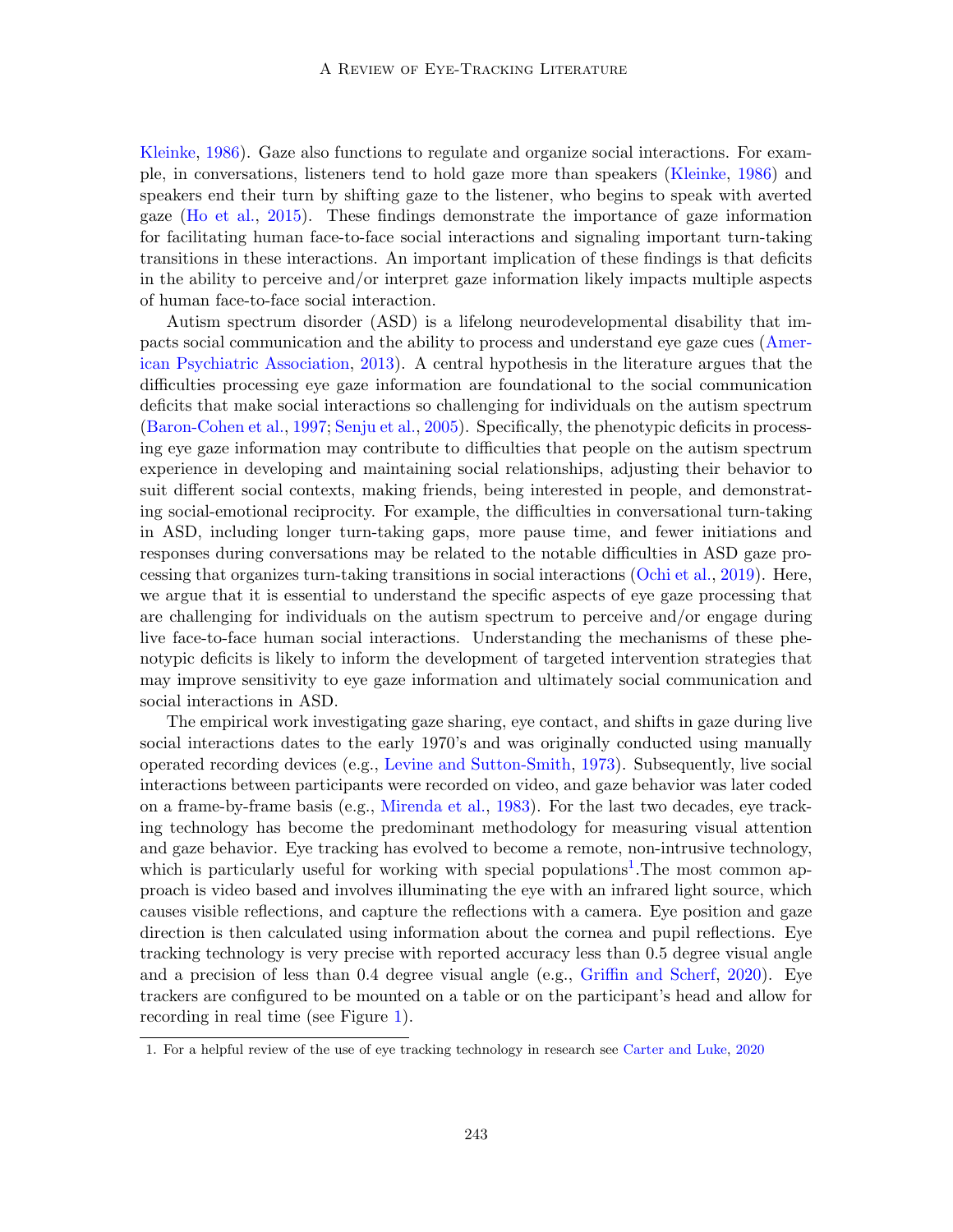

<span id="page-2-0"></span>Figure 1: Table-mounted eye tracker (Left) and head-mounted eye tracker(Right).

A limitation of table-mounted eye-trackers is that it constrains the presentation of stimuli to a computer screen. Table-mounted eye-trackers can be used to assess social visual attention in live social interaction via video feed, but not via an in-person experimental setup. The development of head-mounted eye tracking systems allowed researchers to measure gaze behavior in a much broader range of conditions, including face-to-face social interactions. The first head-mounted eye-tracker was developed in 1948 by Hartridge Thomson, but the technology has substantially improved such that researchers can now map gaze locations to each frame of a recorded scene [\(Land,](#page-20-3) [1992;](#page-20-3) [Hartridge and Thomson,](#page-19-2) [1948\)](#page-19-2). These head-mounted eye trackers are becoming incredibly unobtrusive; they are mounted on glasses that a participant wears allowing them to move their head and body freely. These newer head-mounted trackers also have high accuracy ( about 1.0 degree visual angle; [Mac](#page-20-4)[donald and Tatler,](#page-20-4) [2018\)](#page-20-4) and afford researchers the ability to address important questions about the role of social visual attention during real world activities.

Although eye-tracking technology has been used extensively to assess the way individuals on the autism spectrum attend to faces presented on computer screens (for review see [Papagiannopoulou et al.,](#page-21-0) [2014\)](#page-21-0), it has rarely been used to evaluate the critical question regarding whether and how autistic individuals process non-verbal cues, including gaze, from their partners during live social interactions. This is a critical distinction given that findings about social visual attention from laboratory studies do not always generalize to the real world. In other words, people attend differently to real people than to images of people [\(Risko et al.,](#page-21-3) [2016\)](#page-21-3). In this narrative review of this emerging literature, we focus on characterizing the experimental paradigms and eye-tracking procedures to understand the scope (and limitations) of the research questions and findings.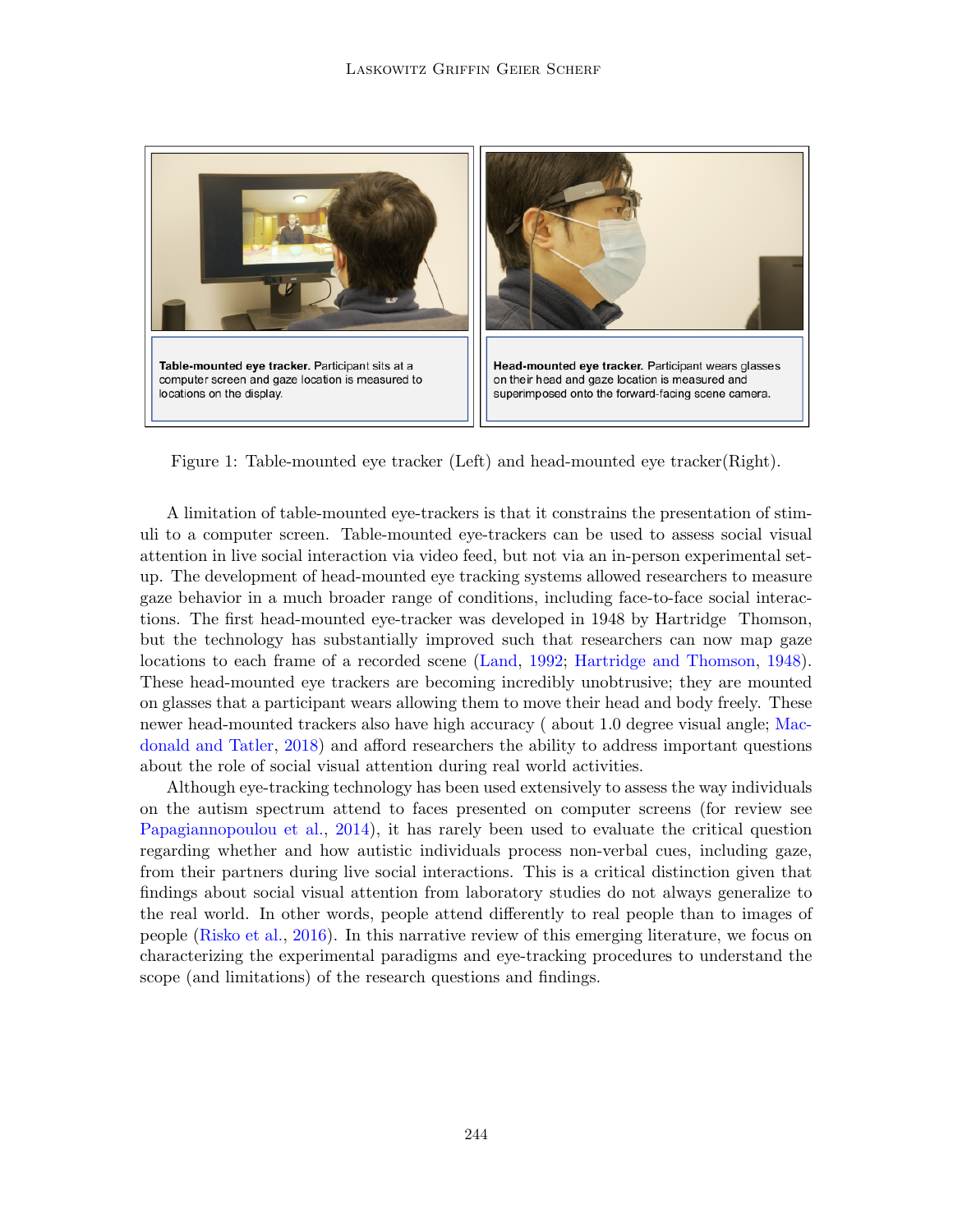# 1.1. Why is live, dynamic, face-to-face social interaction important to assess in ASD?

To date, conclusions about the mechanisms underlying atypical gaze processing in ASD are largely derived from empirical studies that used image or video stimuli of human faces (for review see [Papagiannopoulou et al.,](#page-21-0) [2014\)](#page-21-0). Although findings are mixed, those reporting reduced gaze to human faces in ASD are often highlighted [\(Dalton et al.,](#page-18-1) [2007,](#page-18-1) [2005;](#page-18-2) [Hosozawa et al.,](#page-19-3) [2012;](#page-19-3) [Noris et al.,](#page-21-4) [2012\)](#page-21-4), leading to the hypothesis that individuals on the autism spectrum will hold gaze less frequently in live social interactions, and as a result, miss out on the opportunity to perceive shifts in gaze as social signals that organize turn-taking in interactions [\(Chevallier et al.,](#page-18-3) [2012\)](#page-18-3).

However, results from neurotypical participants indicate that this hypothesis may not accurately reflect differences between the way gaze is used to both gather information and signal information in the presence of another person (i.e., dual function of gaze; [Nasiopoulos](#page-21-5) [et al.,](#page-21-5) [2015;](#page-21-5) [Rogers et al.,](#page-21-6) [2018\)](#page-21-6). Specifically, studies that include images and videos of people may only trigger the encoding function of gaze behavior and fail to capture the signaling function.

In an interactive social context, where gaze behavior simultaneously functions to gather and signal information, the patterns of gaze behavior often look different than during a non-interactive computer-based task. For example, image/video-based social attention paradigms routinely elicit a strong bias in gaze behavior that is focused on the social elements within the stimuli(e.g. faces; [Birmingham and Kingstone,](#page-17-2) [2009;](#page-17-2) [Birmingham et al.,](#page-17-3) [2008\)](#page-17-3). However, in similar paradigms with real people, participants are less inclined to focus gaze on a social partner's face or shift gaze to look where a partner is looking [\(Laid](#page-20-5)[law et al.,](#page-20-5) [2012;](#page-20-5) [Gallup et al.,](#page-18-4) [2012\)](#page-18-4). There is some evidence to support this task-related difference in gaze behavior in ASD as well [\(Grossman et al.,](#page-19-4) [2019\)](#page-19-4).

Therefore, our current understanding of potential mechanisms underlying difficulties processing eye gaze information in ASD, which is largely derived from studies without social partners, may be misleading. This is critical to sort out because of the way it has informed targeted intervention approaches to increase gaze to (images of) human faces and the development of theoretical models that attempt to characterize reduced gaze toward human faces in ASD. These models include the Social Motivation model, which hypothesizes that individuals on the autism spectrum are less intrinsically motivated to attend to social stimuli [\(Chevallier et al.,](#page-18-3) [2012\)](#page-18-3) and the Eye-Avoidance model, which hypothesis that people on the autism spectrum are affectively overwhelmed when gazing at faces, and specifically during eye contact [\(Hutt and Ounsted,](#page-19-5) [1966;](#page-19-5) [Kliemann et al.,](#page-20-6) [2012;](#page-20-6) [Spezio et al.,](#page-21-7) [2007a,](#page-21-7)[b;](#page-21-8) [Tanaka and Sung,](#page-21-9) [2016\)](#page-21-9). Both models emphasize reduced social visual attention to faces as a core explanatory mechanism for deficient processing and understanding of eye gaze cues in autism.

#### 1.2. The Current Study

Importantly, evaluating the range of paradigms and findings from studies investigating the perception and use of gaze during live social interactions in autism will help identify whether reduced gaze, does in fact, characterize face-to-face social interactions in ASD and is central to the social communicative deficits in autism. In what follows, we provide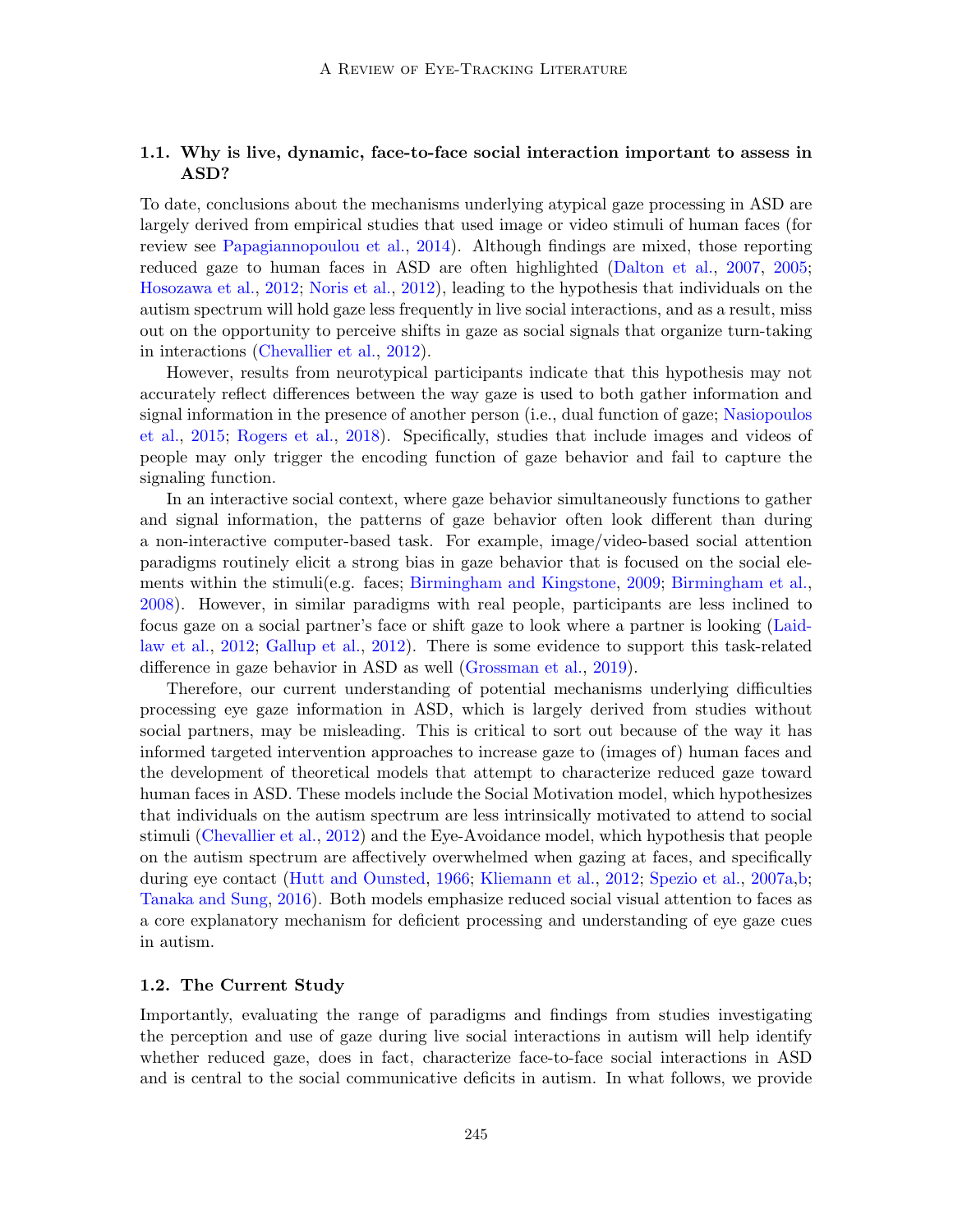a comprehensive narrative review of the empirical studies evaluating gaze in autism and neurotypical individuals during live social interactions. The objective was to understand whether individuals on the autism spectrum exhibit: 1) reduced social visual attention to faces; 2) reduced gaze sharing (i.e., eye contact); and/or 3) atypical use of shifts in gaze to during live social interactions. We conclude with a discussion about the theoretical implications of the findings from this review and provide recommendations for future work that will be essential to understand whether and how fundamental difficulties in perceiving and processing information about eye gaze cues interfere with social communication skills in autism.

# 2. Method

Our methods were guided by the Preferred Reporting Items for Systematic reviews and Meta-Analyses (PRISMA) guidelines for preparing a transparent, complete, and accurate accounting of the review rationale, methodology, and findings [\(Page et al.,](#page-21-10) [2021\)](#page-21-10).

# 2.1. Study Search and Identification

The diagnostic criteria, and thus nomenclature, of autism changed considerably over the time period when this literature was published. Therefore, we included study search terms to capture the full range of terminology used to classify individuals on the autism spectrum (particularly by the multiple versions of the DSM) across this period.

We used two primary sources for identifying candidate articles. In October 2021, we conducted a literature search in the PubMed database. The search terms included: (autism OR autistic OR ASD OR Asperger) AND (Social Interaction OR live Interaction OR conversation OR interview) AND (eye-tracking OR eye gaze OR gaze OR looking time). We limited our search to experimental studies that compared ASD and typically developing (TD) participants in a measure of social visual attention during live social interaction with another person. Live social interactions could take place in the same physical space (i.e., face-to-face) or could be administered via live video feed on a computer screen. We searched for studies that included a measure of visual attention acquired by either eye tracking technology or frame-by-frame coding from video recordings.

### 2.2. Inclusion and Exclusion Criteria

We employed the following inclusion criteria: articles must (1) report using a task of live social interaction; (2) include an ASD group; (3) include a typically developing (TD) control group; and (4) include a measure of social visual attention (e.g., number of fixations, fixation duration). Autism groups were that were characterized as having a diagnosis of autism, ASD, Asperger syndrome, autistic disorder, or pervasive developmental disorder – not otherwise specified (PDD-NOS) were all included. Studies were excluded if they were not (1) published in English or (2) peer reviewed.

### 2.3. Study Selection

The full study search, identification, and selection process is shown in Figure [2.](#page-6-0) We applied our inclusion criteria in two steps. First, we screened the titles and abstracts of all articles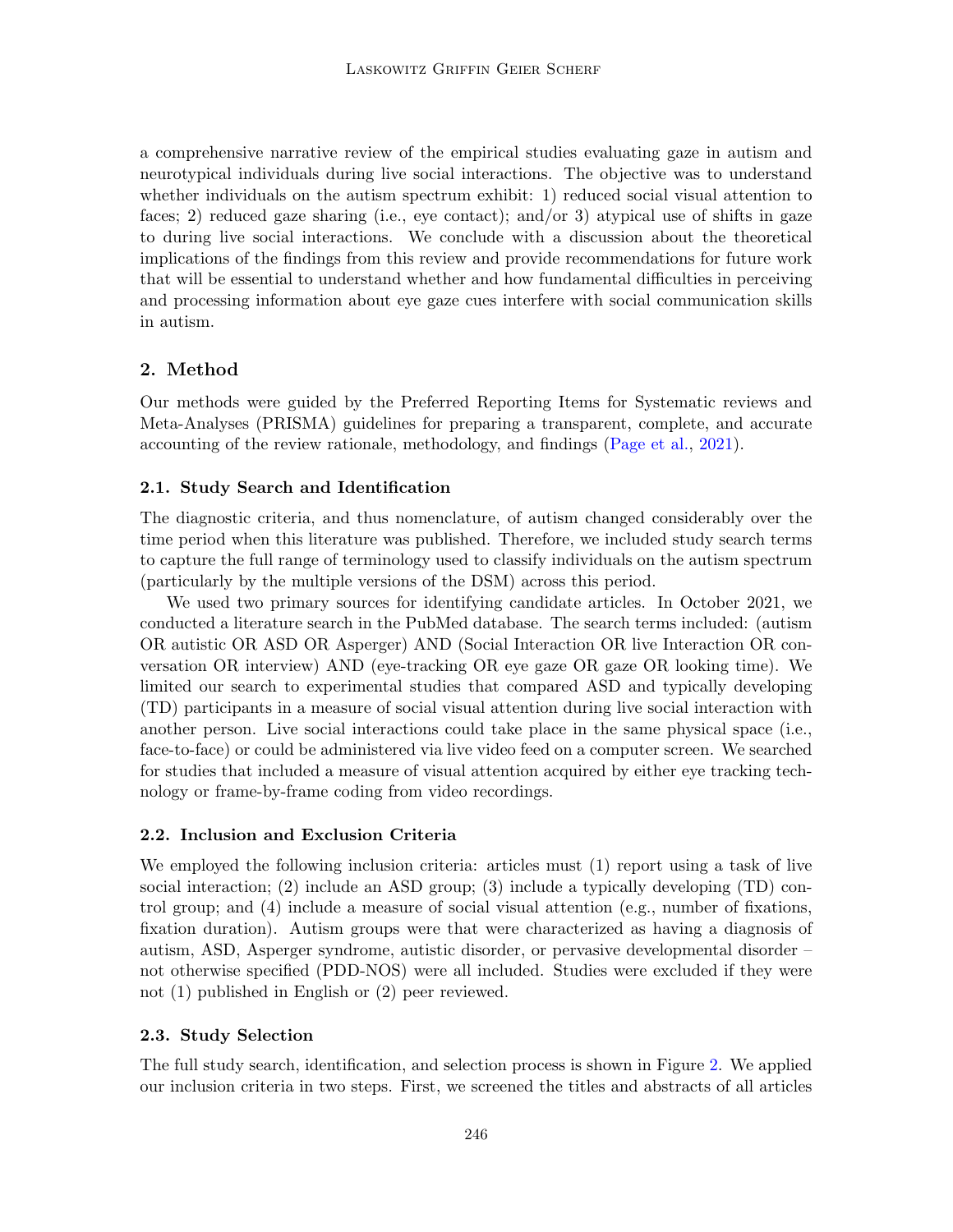returned from the initial database searches. Since this was the first level of screening, we emphasized overinclusion to maximize yield. For example, abstracts were only rejected based on exclusion criteria (i.e., not published in English, not an empirical paper). After this first set of articles were screened for inclusion, we assessed the remaining articles for inclusion by evaluating each full text article for group characteristics (i.e., ASD, TD), task paradigm (i.e., live social interaction), and measure of social visual attention (i.e., looking time, fixation duration).

After title and abstract screening, all the studies identified from this initial review were evaluated for inclusion and exclusion criteria in a full text review. Any criterion discrepancies were discussed by S.L. and K.S.S until consensus was reached. The study selection process is illustrated in Figure [2](#page-6-0) and the full set of studies included in the analysis is reported in Table [1.](#page-7-0)

### 3. Results

#### 3.1. Study Selection

In total, we included 11 studies that employed live social interaction paradigms to measure and compare social visual attention in participants on the autism spectrum and TD individuals. In total, these studies include 206 ASD individuals, 214 TD individuals, and 17 individuals from other disability groups. Only 55% of the studies reported the age of the participants, which ranged from  $4 - 57$  years. The sample sizes, study characteristics, participant demographics, and social interaction paradigm details for each study are reported in Table [1.](#page-7-0)

# 3.2. Are there Group Differences in Social Visual Attention During Live Social Interaction?

A central question of this review was to understand whether and how social visual attention is altered and/or impaired in ASD during live social interactions. Three predictions from the literature using image/video stimuli are that among ASD participants there would be 1) reduced social visual attention to the face of social partners, 2) reduced gaze sharing (i.e., eye contact), and 3) fewer gaze shifts to organize conversational turn taking during live social interactions. We report that findings from this literature of social visual attention during live social interactions are very heterogenous and inconsistent with these predictions.

Social visual attention to faces. Seven of the 11 studies measured social visual attention to faces during live social interactions. Nearly  $60\%$  of these studies  $(4/7)$  reported comparable social visual attention to faces in the TD and ASD groups during live social interactions (Cañigueral et al., [2021;](#page-18-5) [Jones et al.,](#page-20-7) [2017;](#page-20-7) [Mirenda et al.,](#page-20-2) [1983;](#page-20-2) [Nadig et al.,](#page-20-8) [2010\)](#page-20-8).

Shared gaze. Nine of the 11 studies measured attention to eyes and shared gaze during live interactions. Five of these studies (55%) reported reduced shared gaze during live social interaction (i.e., reduced eye contact; [Auyeung et al.,](#page-17-4) [2015;](#page-17-4) [Freeth and Bugembe,](#page-18-6) [2019;](#page-18-6) [Hanley et al.,](#page-19-6) [2014;](#page-19-6) [Hutchins and Brien,](#page-19-7) [2016;](#page-19-7) [Wang et al.,](#page-22-1) [2015\)](#page-22-1) and four (45%) reported comparable shared gaze [\(Barzy et al.,](#page-17-5) [2020;](#page-17-5) Cañigueral et al., [2021;](#page-18-5) [Jones et al.,](#page-20-7) [2017;](#page-20-7) [Zhao et al.,](#page-22-2) [2021\)](#page-22-2) in ASD participants.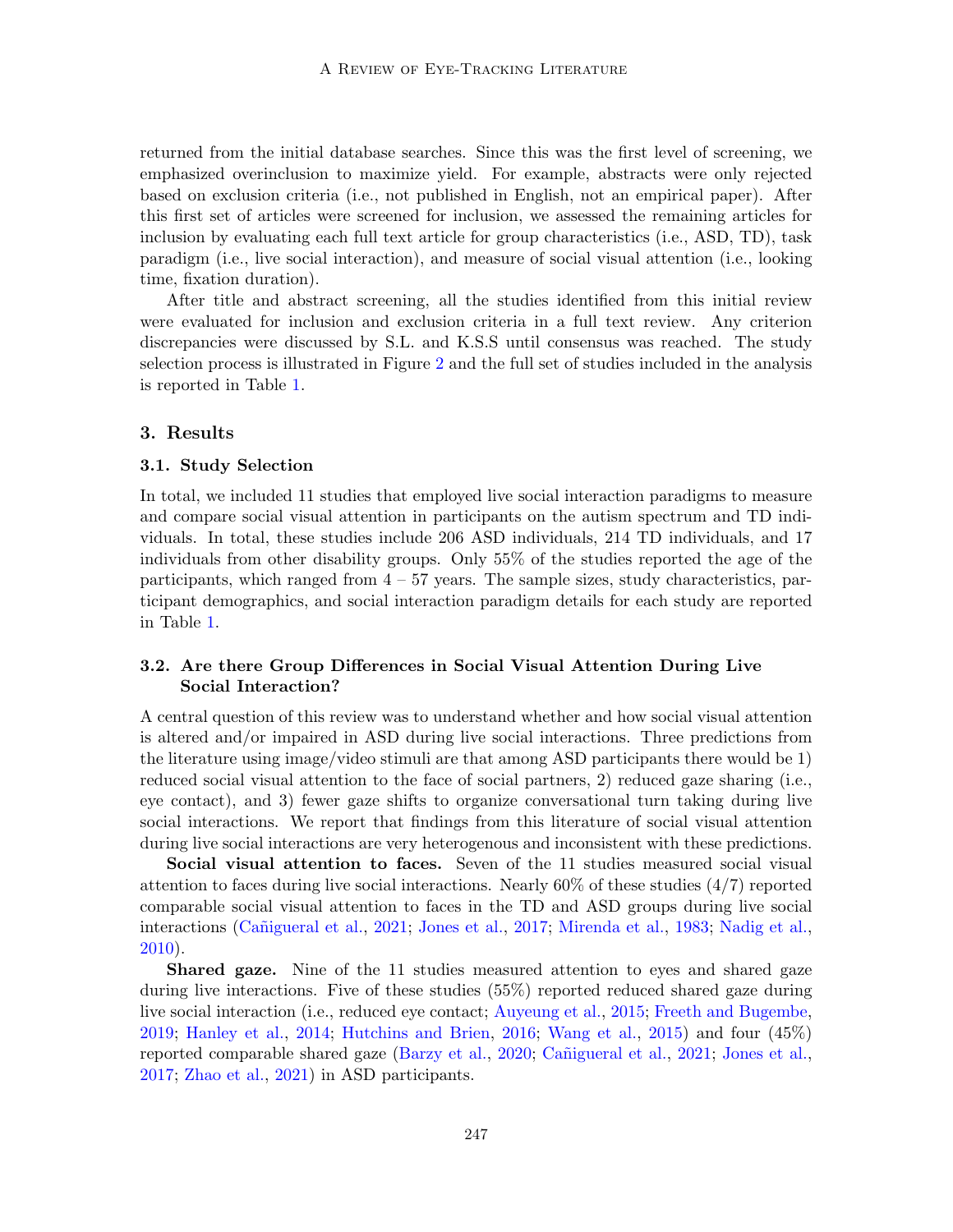

<span id="page-6-0"></span>Figure 2: Full study search, identification, and selection process.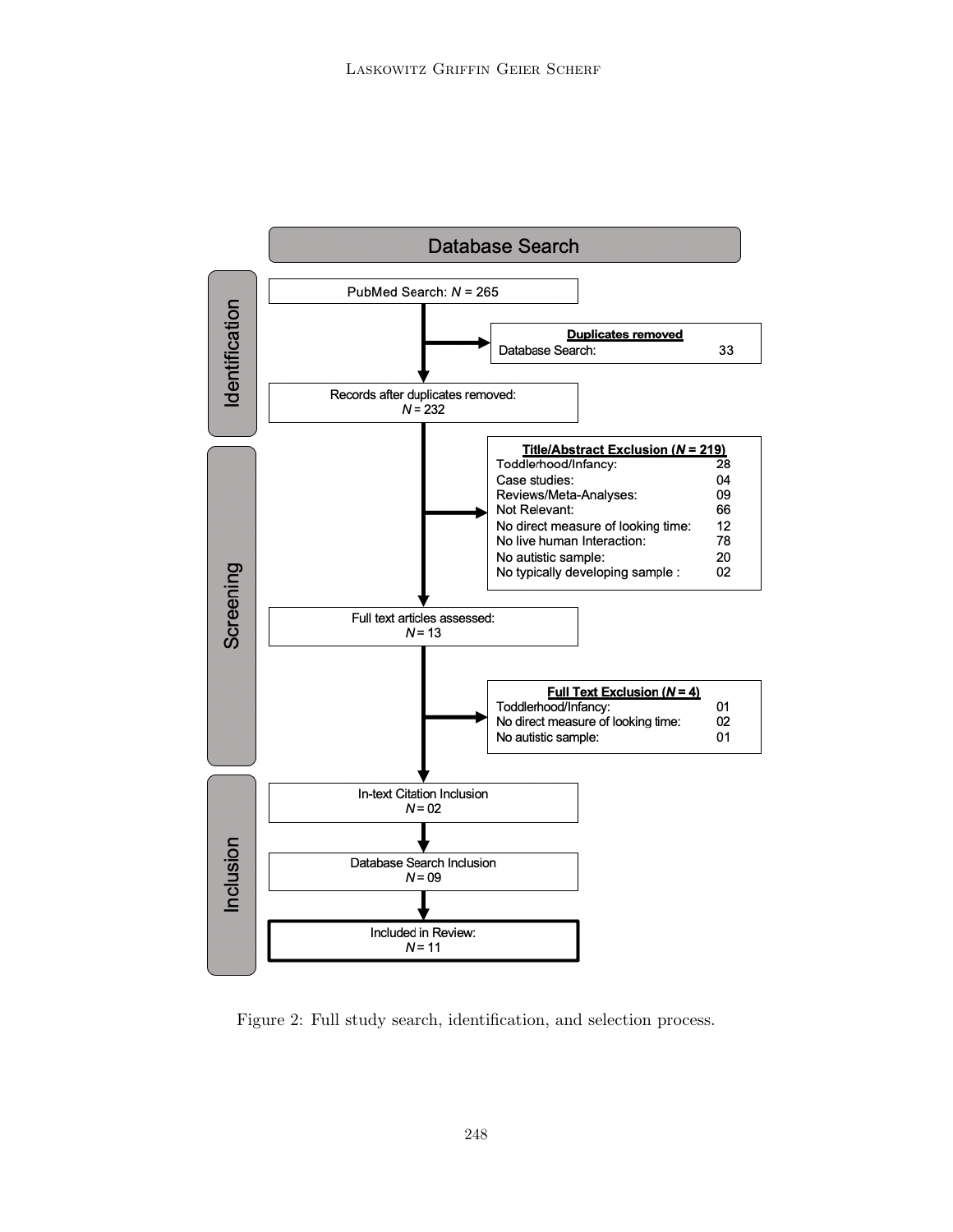<span id="page-7-0"></span>

| Paper                                       | Participant<br>groups     | Partner<br>Social                            | Questions<br>Example                                                                                                                     | Recording<br>Gaze               | AOIs                                   | Differences<br>Group                                                   | $_{\rm Total}$<br>$\widehat{\mathsf{Z}}$ | $\begin{array}{c} \text{Sample} \\ \text{} \end{array} \text{Range } (\text{yrs})$<br>Age |
|---------------------------------------------|---------------------------|----------------------------------------------|------------------------------------------------------------------------------------------------------------------------------------------|---------------------------------|----------------------------------------|------------------------------------------------------------------------|------------------------------------------|-------------------------------------------------------------------------------------------|
| Auyeung<br>(2015)<br>et al.                 | ASD<br>TD,                | researcher<br>Adult                          | to the research center?"<br>"How was your journey                                                                                        | eye-tracker<br>mounted<br>Table | Mouth<br>Eyes,                         | CTD<br>Eyes: ASD<br>Face: NR                                           | 74                                       | E                                                                                         |
| (2020)<br>$_{\rm Barzy}$<br>et al.          | ASD<br>ΓD,                | researcher<br>Adult                          | "Tell me somewhere you<br>Christmas and why you<br>would like to go there?"<br>would like to go over                                     | Recording<br>Video              | Eyes,<br>Face                          | $=$ TD<br>$\zeta$ TD<br>Face: ASD<br>Eyes: ASD                         | 53                                       | EN                                                                                        |
| et al. (2021)<br>Cañigueral                 | ASD<br>TD,                | researcher<br>Adult                          | fantasy film or option B. watch<br>you rather; option A. Watch a<br>cinema this evening would<br>"You are going to the                   | eye-tracker<br>mounted<br>Head  | Mouth<br>Eyes,                         | $\left  {}\right $<br>Eyes: ASD<br>Face: NR                            | 52<br>$\mathbb{R}$                       | EN                                                                                        |
| $\&$ Bugembe<br>Freeth<br>(2019)            | ASD<br>FD,                | researcher<br>Adult                          | that you like and don't like about mounted<br>"Can you tell me about things<br>living in your town"<br>a comedy $\operatorname{film} ?"$ | eye-tracker<br>$\rm Head$       | Outer Face<br>Mouth,<br>Eyes,          | $T =$<br>$\subset$ TD<br>Eyes: ASD<br>Face: ASD                        | 26                                       | 18-57                                                                                     |
| et al. (2014)<br>Hanley                     | ASD,<br>Ē,<br><b>ITS</b>  | researcher<br>posing as<br>magician<br>Adult | "What is your name"<br>"What age are you"                                                                                                | eye-tracker<br>mounted<br>Head  | Outer Face<br>Mouth,<br>Nose,<br>Eyes, | $=$ TD<br>Eyes: ASD <td<br>Face: ASD</td<br>                           | PS.                                      | $7 - 12$                                                                                  |
| $&$ Brien (2016) ASD<br>Hutchins            | TD,                       | researcher<br>Adult                          | "What kinds of things<br>make people scared?"                                                                                            | eye-tracker<br>mounted<br>Table | Mouth<br>Eyes,                         | CTD<br>Eyes: ASD<br>Face: NR                                           | 75                                       | $6 - 12$                                                                                  |
| et al. (2017)<br>Jones                      | $\operatorname{ASD}$<br>Ë | researcher<br>Adult                          | "I went to the park<br>this weekend"                                                                                                     | eye-tracker<br>mounted<br>Head  | Eyes                                   | $\left\vert {}\right\vert$<br>Eyes: ASD<br>Face: NR                    | $\Theta$<br>Ê                            | $4 - 13$                                                                                  |
| et al. (1983)<br>Mirenda                    | ASD<br>TD,                | researcher<br>Adult                          | <b>EN</b>                                                                                                                                | recording<br>Video              | Face                                   | $\left  {}\right $<br>Face: ASD<br>Eyes: NR                            | $^{\infty}$<br>Ê                         | $6 - 15$                                                                                  |
| et al. (2010)<br>Nadig                      | ASD<br>Ĥ,                 | researcher<br>Adult                          | "Tell me about<br>(pre-identified<br>$interest)$ "                                                                                       | eye-tracker<br>mounted<br>Head  | Face                                   | $\mid \mid$<br>Face: ASD<br>$\mathbb{R}$<br>Eyes:                      | 57<br>Ê                                  | <b>EN</b>                                                                                 |
| et al. (2015)<br>$\ensuremath{\text{Wang}}$ | ASD<br>FD,                | dyads                                        | freely about interests<br>Participant Conversing                                                                                         | <b>NR</b>                       | Mouth,<br>Eyes,<br>Face                | $T =$<br>$\subset$ TD<br>ASD<br>ASD<br>Face:<br>Eyes:                  | $\overline{15}$                          | EN                                                                                        |
| Zhao (2021)                                 | ASD<br>Ê                  | researcher<br>Adult                          | "What is your favorite<br>thing to do and why"                                                                                           | eye-tracker<br>mounted<br>Head  | Mouth,<br>Eyes,<br>Face                | $\subset T$<br>$\left\vert {}\right\vert$<br>Face: ASD<br>ASD<br>Eyes: | $43$<br>E                                | $6-13$                                                                                    |

Table 1: Demographic information and design features of studies investigating gaze patterns of individuals on the autism spectrum<br>during live social interaction paradigms. AOI: Area of interest; TD: typically developing; A Table 1: Demographic information and design features of studies investigating gaze patterns of individuals on the autism spectrum during live social interaction paradigms. AOI: Area of interest; TD: typically developing; ASD: autism spectrum disorder;

# A Review of Eye-Tracking Literature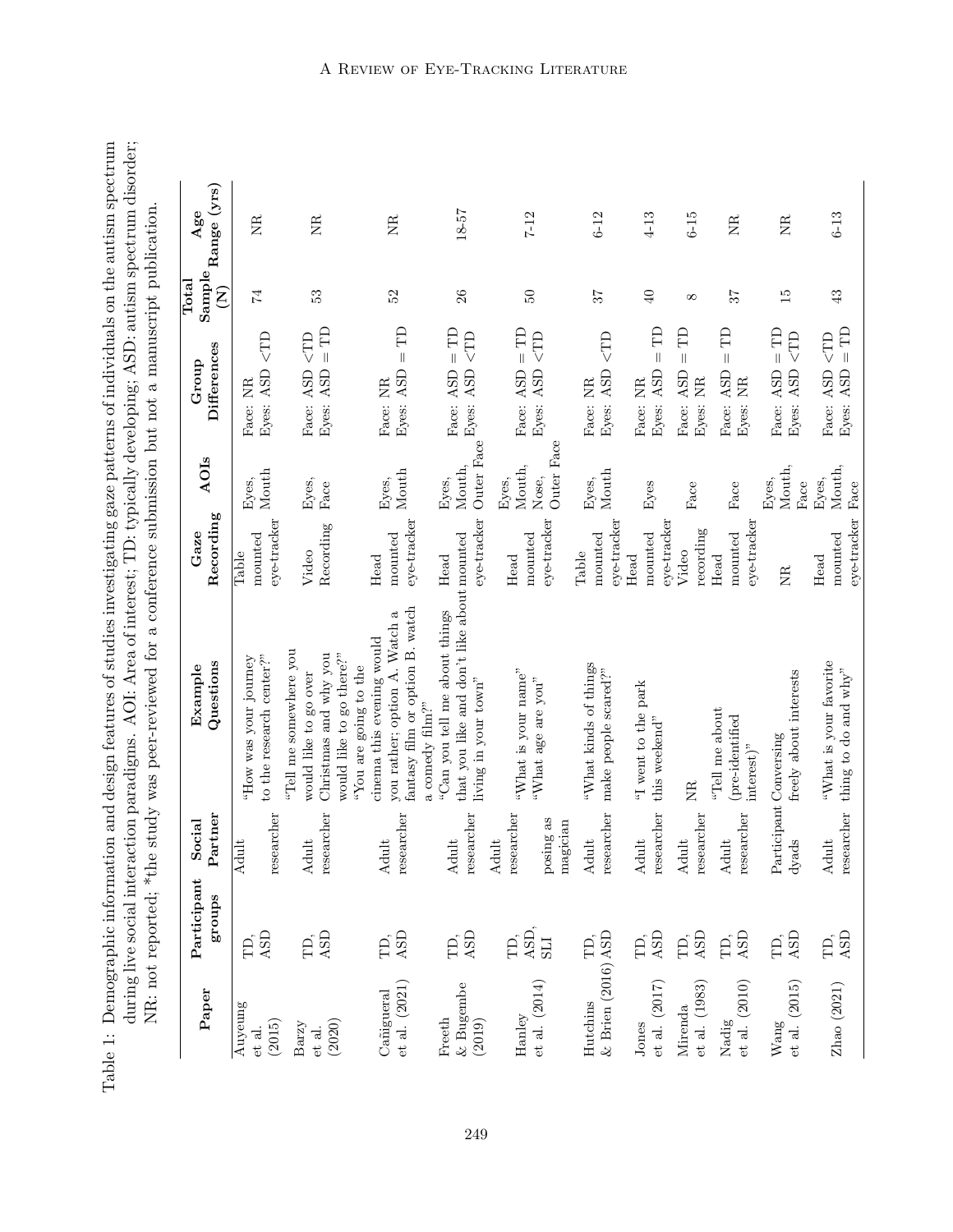Using gaze shifts. No studies assessed group differences in the use of gaze shifts to organize conversational turn taking in this literature.

In sum, the findings are mixed regarding the three hypotheses. First, a majority of studies reported no differences in visual attention to the faces of social partners during live social interactions between TD and ASD groups. These data do not support hypothesis one. Second, there also does not seem to be support for the second hypothesis of reduced gaze sharing during live social interactions among individuals on the autism spectrum. Nine studies evaluated shared gaze and there was a near 50/50 split in findings regarding whether there is comparable shared gaze or reduced shared gaze among the ASD participants. Third, there were no studies that investigated differences in the use of gaze shifts to organize live social interactions to be able to evaluate hypothesis three.

# 4. Discussion

We found that the results from the emerging literature investigating social visual attention during live social interactions in autism do not clearly support predictions from the literature employing images/videos of social interactions to study social visual attention in ASD. These findings are consistent with the notion that conclusions from the study of group differences in social visual attention from laboratory studies do not always generalize to the real world (e.g., [Risko et al.,](#page-21-3) [2016\)](#page-21-3).

In what follows, we discuss these findings in terms of four key aspects of the methodology, including the structure of the social interaction, type of social partner (i.e., familiar vs unfamiliar), content of the interaction (i.e., personal vs impersonal), and measure of social visual attention. In so doing, we highlight strengths and limitations of the current approaches for addressing the essential questions regarding social visual attention and use of gaze sharing and gaze shifts to organize social interactions in ASD. We conclude by making recommendations about how to help move the field forward to address these most pressing questions.

#### 4.1. Structure of the Social Interaction

In most of the existing studies  $(10/11)$ , researchers used a structured interview paradigm to measure social visual attention during live social interaction in ASD individuals. In this paradigm, one social partner, most often an unfamiliar adult who is a trained member of the research staff, sits in front of the participant and presents the participant with a series of questions. Participants are instructed to answer the questions one at a time. Critically, although the participant talks to the researcher when answering the questions, there is limited to no conversational exchange between the participant and the researcher during the answer period. In other words, the nature of the social interaction is constrained with very limited conversational turn taking. This is important to note given the range of paradigms that have been used to discover the dynamic role of shared gaze and gaze shifts to organize conversational turn taking in social interactions among TD individuals. These paradigms are more naturalistic and specifically designed to be highly interactive and require conversational turn taking. They include playing games [\(Ho et al.,](#page-19-0) [2015\)](#page-19-0); performing collaborative tasks [\(Sandgren et al.,](#page-21-11) [2012\)](#page-21-11); and, interacting via dynamic social conversations [\(Kendon,](#page-20-9) [1967\)](#page-20-9).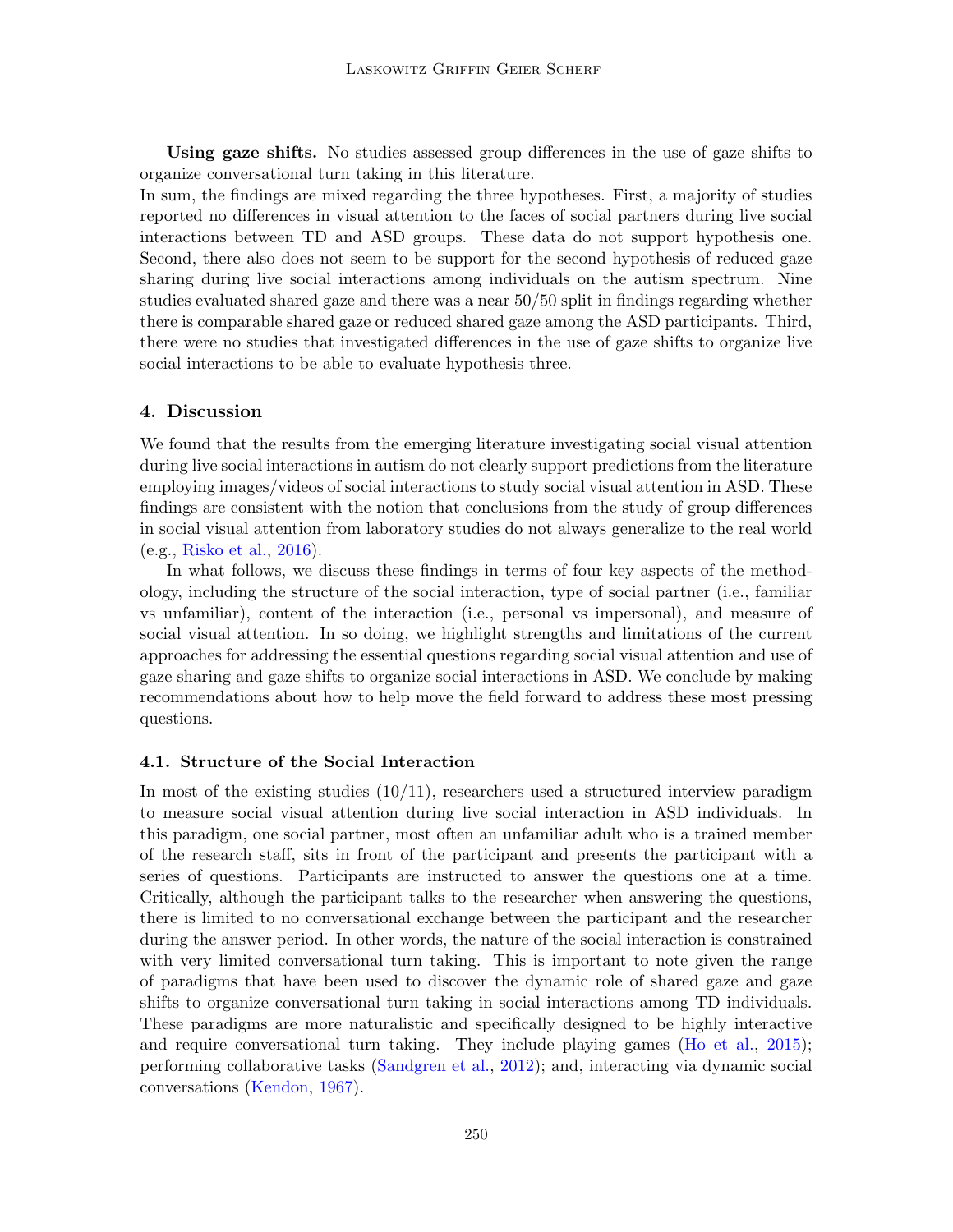In the ASD literature we reviewed here, the social partner (i.e., trained researcher) asked the participant a set of prespecified questions one at a time [\(Mirenda et al.,](#page-20-2) [1983;](#page-20-2) [Nadig](#page-20-8) [et al.,](#page-20-8) [2010;](#page-20-8) [Barzy et al.,](#page-17-5) [2020;](#page-17-5) Cañigueral et al., [2021;](#page-22-2) [Zhao et al.,](#page-22-2) 2021; [Hutchins and Brien,](#page-19-7) [2016;](#page-19-7) [Freeth and Bugembe,](#page-18-6) [2019;](#page-18-6) [Auyeung et al.,](#page-17-4) [2015\)](#page-17-4). In some studies, participants simply provided yes/no answers [\(Zhao et al.,](#page-22-2) [2021\)](#page-22-2). In other studies, participants were encouraged to give multiple responses to a question [\(Hutchins and Brien,](#page-19-7) [2016\)](#page-19-7) or were instructed to respond for a specified amount of time (i.e., 30 seconds; [Barzy et al.,](#page-17-5) [2020\)](#page-17-5). This structured interview format does not provide much opportunity for conversational interaction, and therefore, only affords a limited window into the dynamic nature of social interactions. In particular, the formalized structure of the interview (e.g., talk for 30 seconds) might minimize the use shifts in gaze to help organize the social interaction (e.g., to signal that speaker is finished talking). Therefore, findings from these studies may provide limited information about how shifts in gaze and shared gaze help organize social interactions.

Mindful of these limitations, two studies used a similar structured interview format, but also allowed the interviewer to ask unscripted follow-up questions to facilitate more natural social conversation [\(Freeth and Bugembe,](#page-18-6) [2019;](#page-18-6) [Nadig et al.,](#page-20-8) [2010\)](#page-20-8). In both studies, the researchers reported no reduced visual attention to faces of social partners during the live social interaction in the ASD group. Only one of these studies investigated shared gaze (i.e., eye contact) and reported that it was reduced in the ASD group [\(Nadig et al.,](#page-20-8) [2010\)](#page-20-8).

Several studies included a secondary condition in which they specifically investigated whether the nature of the social interaction influenced social visual attention in either ASD or TD groups. For example, Jones et al. (2017) employed an interactive play segment and a conversation segment of a social interaction, administered as modified version of the Brief Observation and Social Communication Change (BOSCC; [Grzadzinski et al.,](#page-19-8) [2016\)](#page-19-8). During the play segment, the child chose a toy to play with and the researcher joined in without guiding the interaction. The researcher then transitioned into conversation by making an open-ended statement such as, "I went to the park this weekend." This introduction to conversation more closely mirrors real-world interactions. Findings indicated that both TD and ASD participants exhibited reduced eye contact during the interactive play segment compared to the conversation segment. Importantly, the conversation segment was restricted to a 2-minute period, which is relatively short in comparison to the paradigms that have been used to study live social interactions among TD dyads that last for 7-10 minutes (e.g., [Ho](#page-19-0) [et al.,](#page-19-0) [2015;](#page-19-0) [Jarick and Kingstone,](#page-19-9) [2015\)](#page-19-9). Therefore, this short social interaction may not have captured differences in patterns of social interactions (and thus gaze patterns) between TD and ASD individuals that develop over time in a social exchange. Also, gaze patterns were not measured as a function of contingent behavior, which is critical for understanding how gaze behavior is used to organize social interactions.

Hanley et al. (2014) designed a "magic show" in which an adult researcher dressed up and pretended to be a magician. The magician initiated a short introductory conversation ( 35 seconds) with the participant, asking questions like, "What is your name?" and "What age are you?" Following this initial conversation, the magician recited a poem using a hand puppet, while the participant listened. Gaze was measured throughout the entire social interaction. The authors reported that the ASD and TD groups exhibited similar gaze to the face of the magician throughout the social interaction, but that the ASD group exhibited less shared gaze (eye contact) with the magician than did the TD group. Finally,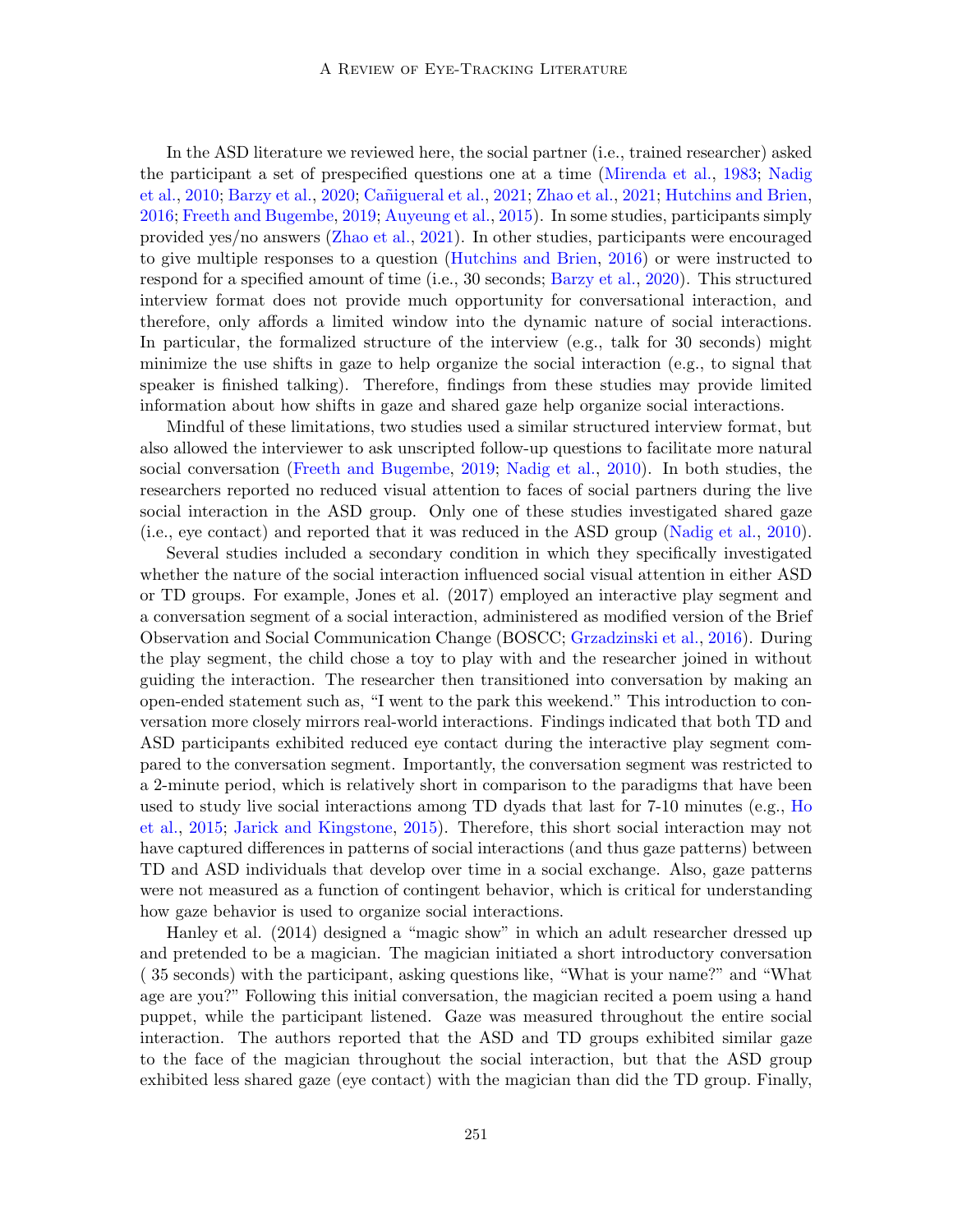there is only a single study in the autism literature that evaluated naturalistic conversations between two participants [\(Wang et al.,](#page-22-1) [2015\)](#page-22-1). In this work, participants were instructed to converse freely about their interests. This work was presented at the annual conference of the Vision Sciences Society but has not yet been published in a peer reviewed journal.

In sum, most studies investigating social visual attention during live social interactions in ASD employ a structured interview paradigm with a research trained confederate as the social partner. Using this kind of paradigm is an understandable first step to build on and extend the work measuring social visual attention in ASD in response to images/movie stimuli of human faces. It provides experimental control over the nature and structure of the social interaction to facilitate measurement of social visual attention. Importantly, this work seems to indicate that individuals on the autism spectrum gaze at faces during live social interactions, but that they may not share gaze (i.e., eye contact) in the same way that TD individuals do.

However, these findings need to be contextualized with an understanding of the important limitations of this paradigm regarding dynamic social interaction and conversational turn taking. This is especially important given the wealth of findings about how gaze sharing and shifts of gaze organize dynamic social interactions among TD individuals. Therefore, these findings provide a limited understanding about how gaze sharing and shifts of gaze function to organize social interactions in ASD.

### 4.2. Social Partner

All the published studies investigating social visual attention in ASD during live social interactions included an unfamiliar adult as the social partner (see Table [1\)](#page-7-0). This is true regardless of whether the study involved child or adult participants. This ubiquitous strategy to ask participants to engage with an unfamiliar adult in live social interactions is notable for several important reasons.

First, work with TD adults indicates that social visual attention during live social interactions is influenced by the familiarity of social partners [\(Broz et al.,](#page-17-6) [2012;](#page-17-6) [Cordell and](#page-18-7) [McGahan,](#page-18-7) [2004\)](#page-18-7). For example, unfamiliar social partners share more mutual gaze as the duration of their interaction increases [\(Cordell and McGahan,](#page-18-7) [2004\)](#page-18-7). Also, familiarity between social partners influences the likelihood that initiated shared gaze is returned [\(Broz](#page-17-6) [et al.,](#page-17-6) [2012\)](#page-17-6). It is important to remember that gaze sharing and shifts of gaze provide multiple affective signals of social communication (e.g., threat, dominance, attentiveness, liking), which may vary as a function of the familiarity of the social partner. Therefore, it is important to consider that the unfamiliar nature of the social partner may impact the generalizability of findings from these studies.

Second, in the literature investigating dynamic social interactions among typically developing adults, the interactions are often measured in the context of participant dyads. This is important methodologically for several reasons. First, the relative familiarity of the participant dyads can be manipulated and measured. Regardless of personal familiarity, participant dyads are equally unfamiliar with the research context and environment. This contrasts with paradigms in which the research confederate is highly trained to conduct the research in a familiar environment. Also, the participant dyads are typically organized into age-matched same-sex peer dyads, which also often contrasts with the research interviewer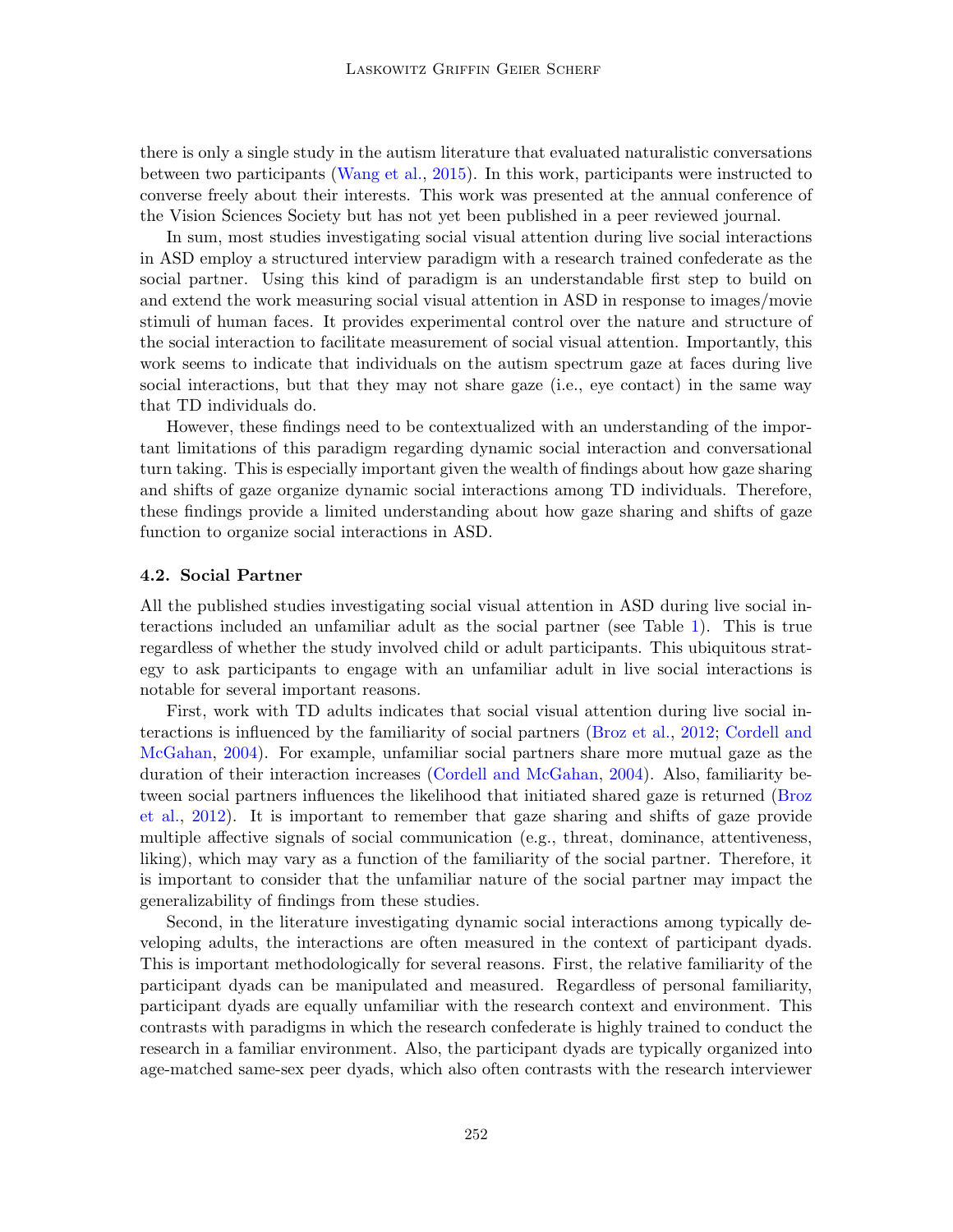approach. This may be especially influential in the case of developmental studies in which the participants are much younger than the research staff member. The differential age and relative experience in the lab environment of the social partners in these studies may influence gaze in systematic ways. For example, there is some evidence to support the notion that fear of failure in a testing environment increases the tendency to avert gaze among TD individuals [\(Doherty-Sneddon and Phelps,](#page-18-8) [2005\)](#page-18-8). Therefore, employing a paradigm with a participant/researcher structured dyad may have critical implications for assessing gaze behavior.

Third, in many of the dyadic interaction paradigms between unfamiliar social partners that are reported in the typical literature, researchers include a warm-up or habituation period prior to the start of the social interaction. This warm-up period is designed to reduce social anxiety and increase familiarity. It typically ranges from 2-25 minutes and the members of the dyad are given time to introduce themselves and occurs before gaze is measured (see [Ho et al.,](#page-19-0) [2015;](#page-19-0) [Hessels et al.,](#page-19-10) [2017;](#page-19-10) [Kendon,](#page-20-9) [1967;](#page-20-9) [Levine and Sutton-Smith,](#page-20-1) [1973\)](#page-20-1). This is an important methodological step because feelings of social anxiety reportedly impact gaze between unfamiliar partners [\(Kim et al.,](#page-20-10) [2018;](#page-20-10) [Kleberg et al.,](#page-20-11) [2021\)](#page-20-11). Post-study questionnaires indicate that this warm-up period reduces the "initial awkwardness" between themselves participants [\(Kendon,](#page-20-9) [1967\)](#page-20-9). The warm-up period may also help participants adjust to eye-tracking equipment or to being video-taped/recorded while interacting.

In contrast, most studies in the autism literature, that include an unfamiliar adult social partner, do not report including a warm-up period prior to data collection [\(Auyeung](#page-17-4) [et al.,](#page-17-4) [2015;](#page-17-4) [Barzy et al.,](#page-17-5) [2020;](#page-17-5) Cañigueral et al., [2021;](#page-18-5) [Mirenda et al.,](#page-20-2) [1983;](#page-20-2) [Nadig et al.,](#page-20-8) [2010;](#page-20-8) [Wang et al.,](#page-22-1) [2015\)](#page-22-1). Only two studies mentioned that the researcher introduced the task or provided brief instructions such as "Hi, I want to have a conversation with you" [\(Hutchins and Brien,](#page-19-7) [2016\)](#page-19-7) or "I will be asking you some questions, there are no right or wrong answers" [\(Freeth and Bugembe,](#page-18-6) [2019\)](#page-18-6). A warm-up period may be essential for children and adolescent participants, particularly those on the autism spectrum, to feel safe interacting with unfamiliar adults. It is possible that reported group differences in gaze behavior (e.g., sharing gaze) between ASD and TD participants could be related to differential social anxiety in the lab environment with an unfamiliar adult.

Finally, although many studies did not explicitly report the duration of the social interaction, the studies that did so varied greatly, ranging from less than a minute [\(Hanley](#page-19-6) [et al.,](#page-19-6) [2014\)](#page-19-6) to 15 minutes [\(Jones et al.,](#page-20-7) [2017;](#page-20-7) see Table [1\)](#page-7-0). It is important to consider findings in the context of understanding the duration of the social interaction given reports that gaze behavior changes over time, particularly between unfamiliar social partners (e.g., [Cordell and McGahan,](#page-18-7) [2004\)](#page-18-7).

#### 4.3. Conversational Content

The nature of the conversational prompts varied more than any other methodological feature across the studies in this autism literature. Some studies used prompts that only required a single word answer (e.g., yes/no), while others used open-ended prompts that elicited more conversational responses. The prompts also varied in terms of whether they asked participants to respond about personally relevant or more general information or information about other people.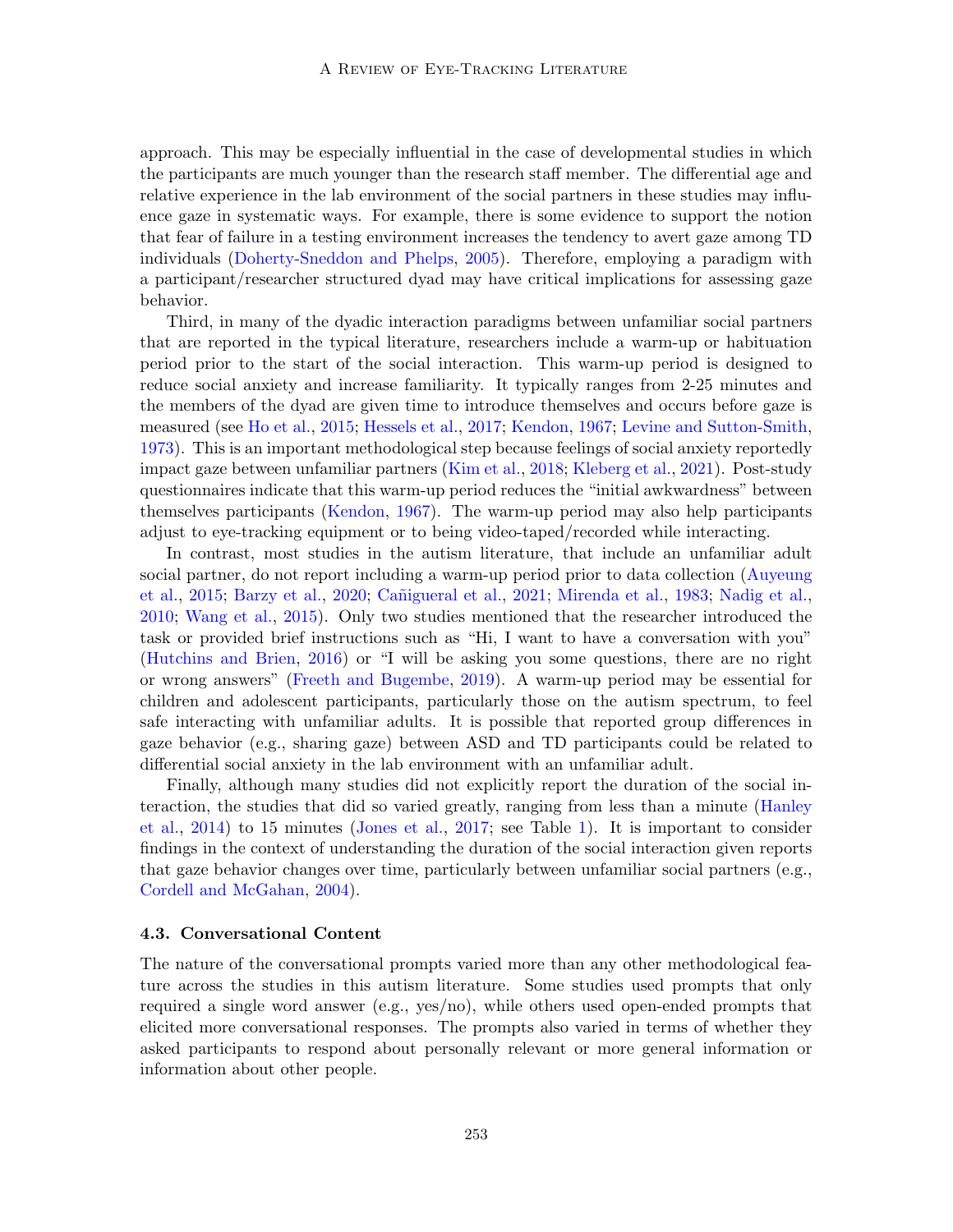In the studies that used questions requiring only single word answers, results indicated no differences in eye-directed gaze to the social partner among ASD individuals. The studies asked participants to respond to questions such as "do you like apples" [\(Zhao et al.,](#page-22-2) [2021\)](#page-22-2), or, "You are going to the cinema this evening, would you rather; option A, watch a fantasy film, or option B, watch a comedy film" (Cañigueral et al.,  $2021$ ). In contrast, two studies used questions that were more open-ended and personal in nature, such as "Tell me some things you like and don't like about living in your town", and "Tell me some things you did last weekend and your plans for next weekend," [\(Freeth and Bugembe,](#page-18-6) [2019;](#page-18-6) [Jones et al.,](#page-20-7) [2017\)](#page-20-7). In both studies, researchers reported that participants on the autism spectrum showed reduced face-directed gaze to their social partner compared to TD participants.

Three studies used prompts that were personal and directly relevant to the social context, such as "What is your name?", "How old are you?" [\(Hanley et al.,](#page-19-6) [2014\)](#page-19-6), "How was your journey to the research center," [\(Auyeung et al.,](#page-17-4) [2015\)](#page-17-4). These prompts are realistic introductory questions for a first meeting social interaction. Both studies that employed these personally relevant prompts reported that participants on the autism spectrum showed reduced gaze to the eyes of their conversational partner, compared to TD participants. To test the notion that the personal relevance of the questions influences gaze patterns more directly, Barzy et al. (2020) included three types of prompts including questions about the participant. (e.g., tell me somewhere you would like to go over Christmas and why), questions about a familiar person (e.g., tell me somewhere your mother would like to go over Christmas and why), and questions about an unfamiliar character from a short vignette (e.g., tell me somewhere Jack would like to go over Christmas and why). The researchers hypothesized that differences in gaze between TD and ASD participants would be less pronounced when answering prompts about themselves and their family rather than about strangers, because these questions would be less cognitively demanding. They reported that both participant groups (ASD and TD) looked more at the face of their conversational partner during the self and familiar prompt conditions. In contrast to predictions, there were no group differences in gaze behavior across conditions.

Finally, several of the studies hypothesized that a conversation involving a participant's specific interest may either (1) increase social motivation for participants on the autism spectrum, and therefore increase gaze towards the conversational partner, or (2) cause participants with autism to become hyper-focused on the topic, thereby creating a monologuelike interaction where gaze to the conversational partner is reduced [\(Nadig et al.,](#page-20-8) [2010\)](#page-20-8). To test these hypotheses, researchers included questions specific to restricted interests (e.g., What is your favorite thing to do and why; [Zhao et al.,](#page-22-2) [2021\)](#page-22-2) and contrasted them with general personal interest questions (e.g., Tell me about your friends/siblings/pets; [Nadig et al.,](#page-20-8) [2010\)](#page-20-8). Interestingly, neither study found that discussing restricted interests differentially influenced gaze behavior in ASD participants.

In sum, the conversational prompts that are used to elicit social interaction in this literature differ on multiple dimensions (single word vs open-ended answers; personally relevant vs generic; self- vs other-oriented; restricted interest- vs general personal interest). Perhaps it is not surprising then that there is no consistency about how variation in these dimensions influences gaze behavior in ASD.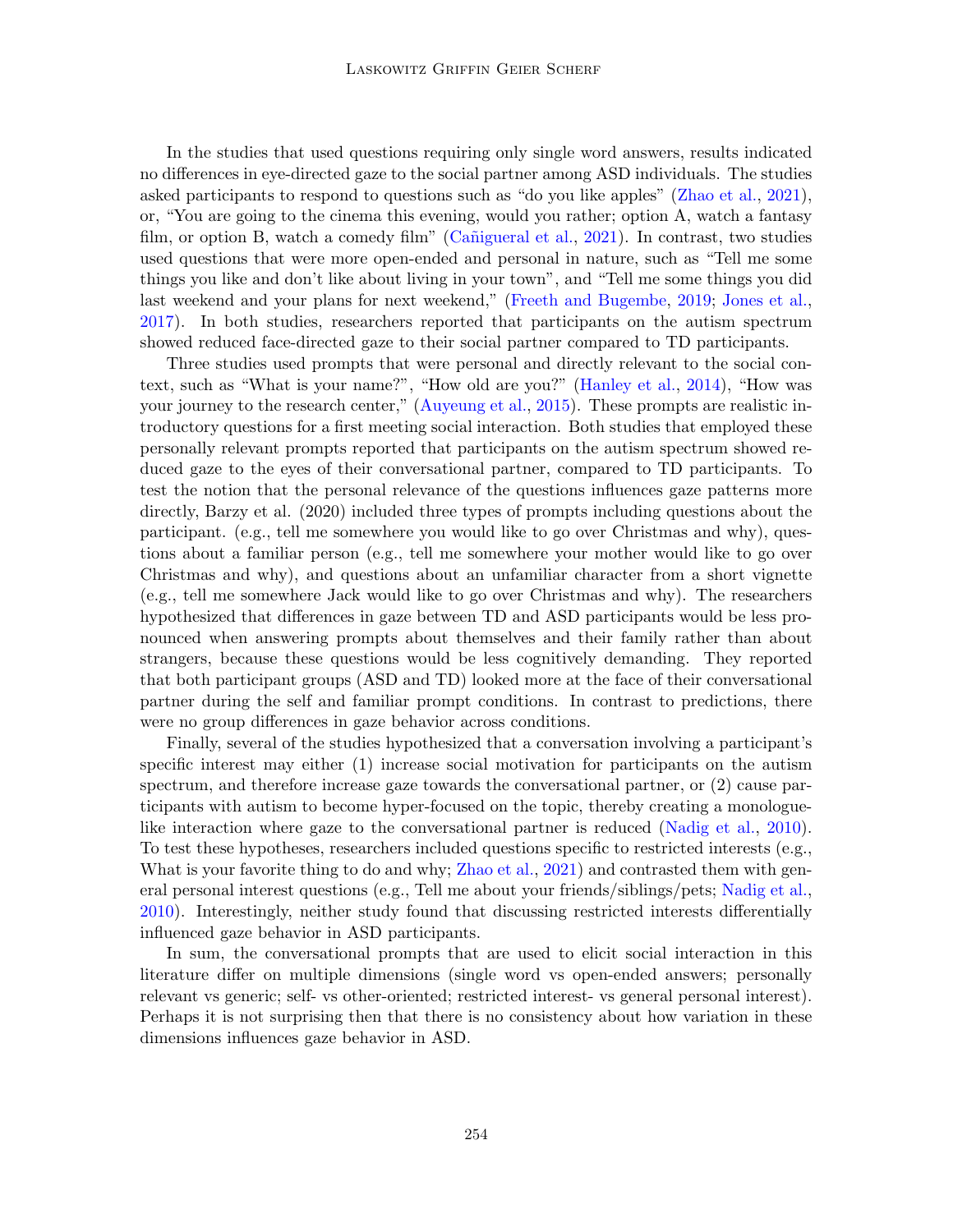### 4.4. Measuring gaze during live social interactions

Collecting gaze data. Researchers typically use eye-tracking technology to measure the position of a participant's gaze during live social interactions. However, the nature of the eye-tracking (table vs head-mounted) and the strategy for extracting the gaze data varies greatly across studies (see Figure [2](#page-6-0) for example of table- and head-mounted eye-tracking systems). For example, 2 of the 11 studies reviewed here coded gaze behavior from video recordings, 2 reported using table-mounted eye-trackers, and 6 reported using head-mounted eye-trackers. This methodological difference impacts the experimental paradigm that can be employed, accuracy of data collection and nature of the analytic approach for measuring gaze behavior. Studies employing table-mounted eye-trackers have more constraints on the visual field of view, because it is limited to a computer screen, which limits the nature of the experimental paradigms that can be used particularly for social interactions. Data are much easier to process. Studies using head-mounted eye-trackers will have the most flexibility in the experimental paradigm since participants can freely move their head and there are minimal constrains on the field of view under study; however, strategies for extracting gaze behavior are most complicated with this technology.

Extracting gaze data. Most of the reviewed studies link eye-movement measures to parts of the stimuli by defining areas of interest (AOIs). The AOIs reflect regions of the social and nonsocial aspects of the environment where researchers expect to test for within- and between-subject differences. Researchers derive dwell time or fixation duration, proportion of total fixation duration, number of fixations, and proportion of total fixations. Importantly, although there is often conceptual similarity in the motivation for the AOI definition across studies (define the face or eyes in the stimuli), there is heterogeneity in the methodological construction of these AOIs that influences the shape, size, and location of these regions. These differences have implications for computing the gaze metrics (see [Hessels](#page-19-10) [et al.,](#page-19-10) [2017\)](#page-19-10).

All the studies reviewed here used the researcher-defined, hand-drawn method of defining AOIs. This involves using a pre-specified shape to select an area around a part of the stimulus, like the face or the eyes, from which gaze data will be extracted. The location, shape, and size of the AOIs are all subjectively determined by the researcher, The problem of defining AOIs is amplified when using head-mounted eye-tracking because the AOI locations change for each frame of the captured scene video. Methodological differences that characterize the construction of static AOIs are compounded across frames in mobile eye-tracking.

For example, 4/11 studies included the whole face as an AOI during conversation [\(Freeth](#page-18-6) [and Bugembe,](#page-18-6) [2019;](#page-18-6) [Hanley et al.,](#page-19-6) [2014;](#page-19-6) [Nadig et al.,](#page-20-8) [2010;](#page-20-8) [Wang et al.,](#page-22-1) [2015\)](#page-22-1). However, the strategy for constructing the face AOIs varied greatly. Although these studies include the hair, ears, and chin within the whole face AOI, they differ in the shape used to capture the AOI. For example, one study used a square to roughly enclose the entire face [\(Nadig](#page-20-8) [et al.,](#page-20-8) [2010\)](#page-20-8), and two studies used a freeform polygon to roughly [\(Barzy et al.,](#page-17-5) [2020\)](#page-17-5) or tightly [\(Zhao et al.,](#page-22-2) [2021\)](#page-22-2) enclose the face. For studies that assessed visual attention to face components like the eyes, nose, and mouth, a variety of AOI construction techniques were used. For example, rectangles [\(Zhao et al.,](#page-22-2) [2021;](#page-22-2) [Hutchins and Brien,](#page-19-7) [2016\)](#page-19-7), ellipsoids [\(Freeth and Bugembe,](#page-18-6) [2019\)](#page-18-6), half circles (Cañigueral et al., [2021\)](#page-18-5), and free form polygons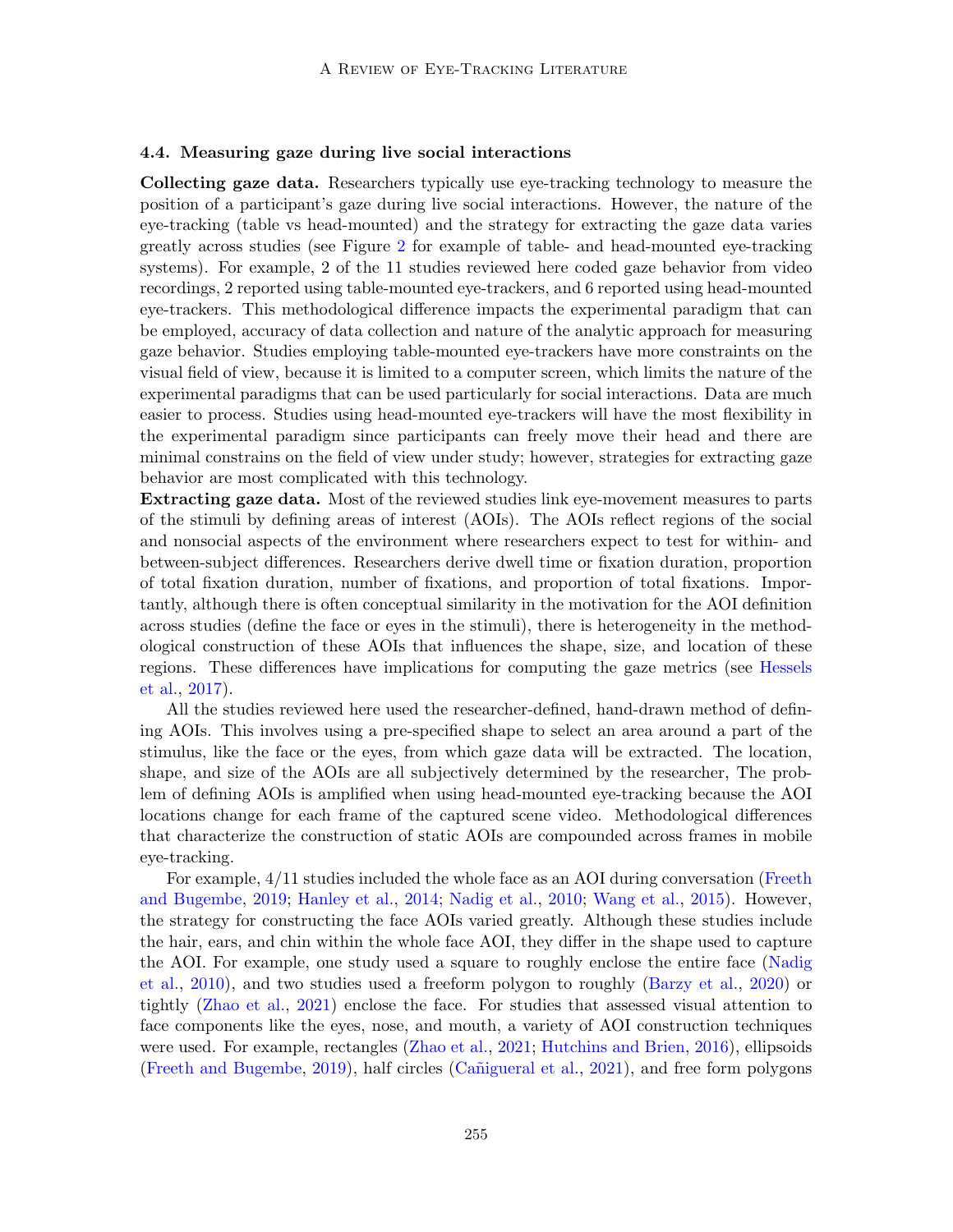[\(Auyeung et al.,](#page-17-4) [2015\)](#page-17-4) enclosing the eyes and mouth have all been used to assess visual attention to eyes during conversation.

These differences in AOI construction, particularly in terms of AOI size, across studies are likely to have influenced the likelihood of observing group differences in gaze behavior. Hessels and colleagues empirically determined that AOI-production methods can disproportionately influence estimations of group differences in gaze behavior, particularly for ASD participants (2016). Furthermore, they determined that adopting large AOIs solves the problem of statistical differences between methods, particularly when making cross-group comparisons.

This "area-of-interest problem" remains a considerable limitation in eye-tracking research broadly, especially in mobile eye-tracking [\(Hessels et al.,](#page-19-10) [2017\)](#page-19-10). Methods for objective and systematic ways of defining AOIs are slow to develop (e.g., [Caldara and Miellet,](#page-18-9) [2011\)](#page-18-9). Importantly, there are recommendations for considering both the data quality and the type of stimulus when constructing hand drawn AOIs (e.g., [Holmqvist et al.,](#page-19-11) [2011\)](#page-19-11). There are also machine learning approaches to generating emergent AOIs from the fixation data; however, these approaches are only designed for static image stimuli [\(Chuk et al.,](#page-18-10) [2014;](#page-18-10) [Hsiao et al.,](#page-19-12) [2021\)](#page-19-12). The field of eye-tracking research needs computational strategies for processing real-time video-based gaze data from head-mounted trackers and analyzing the data from a priori specified or data-driven AOIs. This area is ripe for collaboration between computer and vision scientists.

#### 4.5. Developmental changes in gaze behavior

Studies in this literature often include participants from a broad range of ages in a single study and do not have the sample size to address questions of age-related change. This is important to note given previous findings of age-related changes among TD individuals in gaze behavior during live social interactions. For example, gaze towards a social partner and mutual gaze between partners increases from young childhood (i.e., ages 4-5 years) through late childhood (i.e., 9 years), but then decreases in early adolescence (i.e., ages 10-12-years) before increasing again in late adolescence and early adulthood [\(Levine and](#page-20-1) [Sutton-Smith,](#page-20-1) [1973\)](#page-20-1). Therefore, it is important to consider age-related changes, particularly during adolescence, when evaluating gaze behavior in live social interactions. Although more than half of the extant autism studies (6/11) including child and adolescent participants in the same sample (see Table [1\)](#page-7-0), none of them evaluate age-related changes in gaze behavior. This is a missed opportunity and findings of group differences might reflect differential agerelated effects in ASD and TD groups that are important to understand (e.g., developmental plateau vs delay).

The age of the participant relative to the age of the social partner is also critical to consider. When adult researchers are the primary social partner, there may be confounds in the social dynamics between the participant and the researcher as a function of age. For example, a young child participant may view the researcher like an authority figure, which could affect synchrony of gaze during conversation [\(Anaya et al.,](#page-17-7) [2021\)](#page-17-7). In contrast, a participant near the same age as the researcher, may view the researcher as a peer and less like an authority figure. These are critical considerations to evaluate and understand potential developmental changes in the way typically developing individuals and those on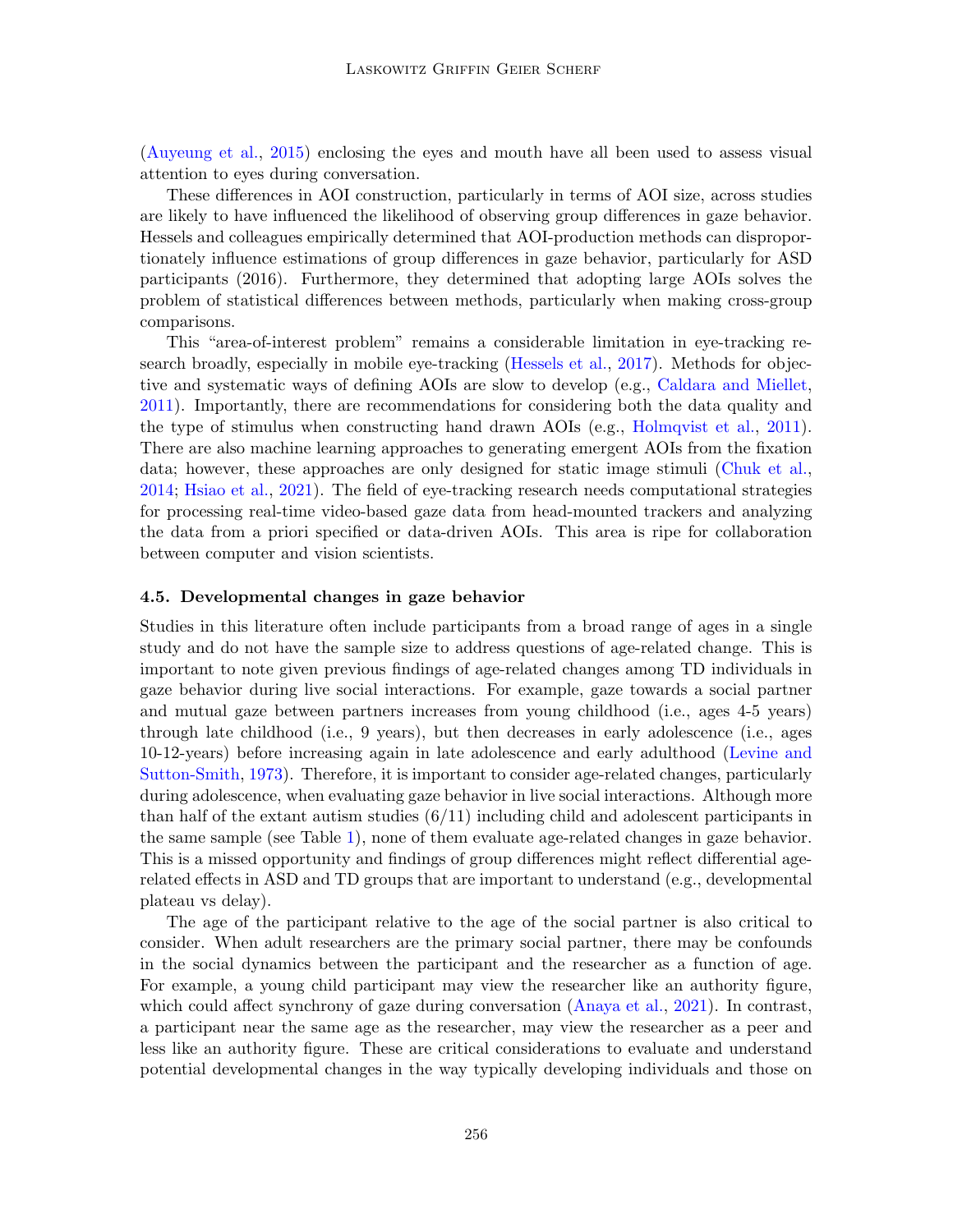the autism spectrum learn to use gaze behavior to gather and signal information in social interactions.

### 5. Moving Forward

This review provides a clear path forward for future research using live social interaction paradigms to understand social attention in individuals on the autism spectrum. For example, most studies utilized some form of an interview with a question-and-response format that we argue does not reflect the dynamic exchange of social cues in real life social conversations. As a result, these research findings are limited in scope and likely do not generalize to real social interactions experienced on a daily basis in individuals on the autism spectrum. To move the field forward, we have identified a series of recommendations for future research that include (1) assessing contingent gaze patterns to compare directly with findings in the TD literature; (2) developing task paradigms that incorporate naturalistic turn taking and familiar social partners such as family or friends, and (3) employing age-appropriate conversational partners and allowing participants to habituate to the environment.

In order to capture when and where social attention is deployed, dyadic interaction paradigms must present the opportunity for naturalistic turn-taking behavior. For example, paradigms used in TD literature incorporate creative platforms to encourage naturalistic interaction, such as playing games like 20 questions, Heads Up!, and story-telling games, which require a constant dynamic exchange between partners [\(Ho et al.,](#page-19-0) [2015;](#page-19-0) [Levine and](#page-20-1) [Sutton-Smith,](#page-20-1) [1973\)](#page-20-1). Some studies even measure gaze while participants work together on a common goal, such as building a structure out of blocks [\(Hessels et al.,](#page-19-10) [2017;](#page-19-10) [Levine](#page-20-1) [and Sutton-Smith,](#page-20-1) [1973\)](#page-20-1). These types of tasks allow us to understand contingent patterns of social visual attention during naturalistic conversation. Indeed, many studies in the TD literature report a specific gaze pattern, where the speaker directs a prolonged gaze to the listener, in order to signal that they are done talking and want to transition into a listening role [\(Bavelas et al.,](#page-17-8) [2002;](#page-17-8) [Ho et al.,](#page-19-0) [2015;](#page-19-0) [Kendon,](#page-20-9) [1967\)](#page-20-9). This cue is critical for smooth turn-taking behavior, which is maybe difficult to process in ASD. These kinds of paradigms also elicit skills such as joint attention and social referencing, which may be especially accurate relevant for assessing difficulties in social interactions for those on the autism spectrum [\(Butterworth and Jarrett,](#page-18-11) [1991;](#page-18-11) [Mundy,](#page-20-12) [2003;](#page-20-12) [Mundy and Newell,](#page-20-13) [2007;](#page-20-13) [Tomasello et al.,](#page-22-3) [2005\)](#page-22-3).

However, a majority of paradigms that measure gaze during live dyadic interaction in ASD do not encourage dynamic conversational exchanges. To address whether social visual attention in autism diverges from typical patterns in live interaction, experimental paradigms should provide the same opportunity for dynamic conversational turn-taking. Rather than investigating the broad macrostructure of gaze behavior during conversation (e.g., frequency and duration of gaze throughout the entire interaction), we suggest that future research incorporate a free-flow conversation phase or a game-playing phase, which allows for gaze patterns to be measured while the speaker and listener transition roles. Also, the duration of these tasks should be of similar duration to those used in the TD literature.

Alternative research suggests that event-based skills such as joint attention or social referencing are important indicators of social literacy [\(Butterworth and Jarrett,](#page-18-11) [1991;](#page-18-11) [Mundy,](#page-20-12) [2003;](#page-20-12) [Mundy and Newell,](#page-20-13) [2007;](#page-20-13) [Tomasello et al.,](#page-22-3) [2005\)](#page-22-3). There has been some research in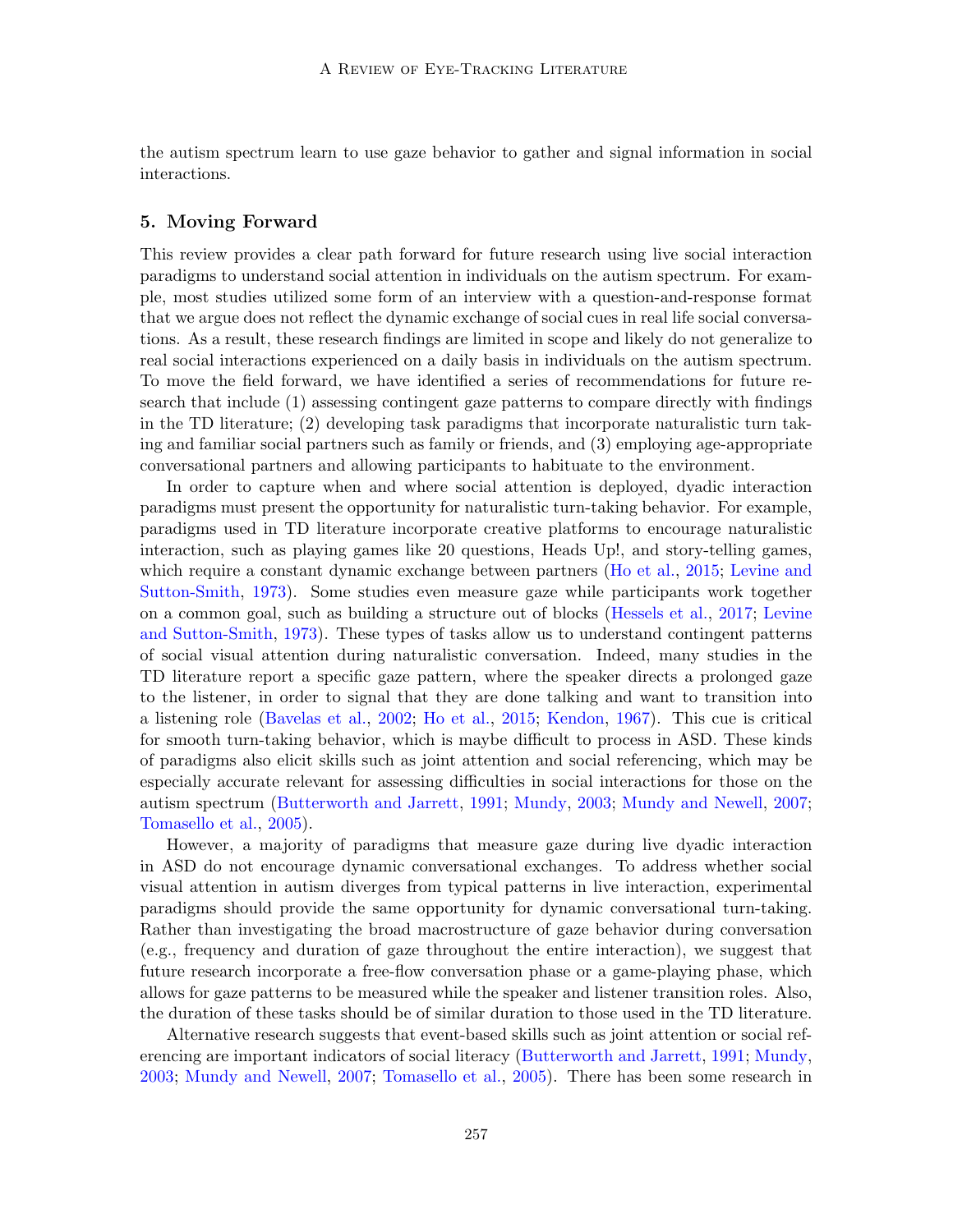the autism literature using live face-to-face joint attention and social referencing paradigms, where a pair of participants are instructed to cue each other on shared targets using shift in eye gaze [\(Dravida et al.,](#page-18-12) [2020\)](#page-18-12), however, this research is still limited. We suggest that in future research, participants should engage in a goal-oriented task with a partner, such as a game or building activity that incorporates objects or toys. Researchers may also consider adding a component of social motivation, for example, the interaction may be structured as a game where a social partner talks about their "favorite" object among a group of similar objects set out on a table. The partner then bids for joint attention by cueing the location of their "favorite" object with shifts in eye gaze, and since there is an emotional component of the object being a "favorite" or having some meaning to the partner, this may motivate naturalistic joint attentional skills in those on the autism spectrum.

In most studies included in this review, participants interacted with an unfamiliar adult researcher during the live interaction, rather than an age-matched peer. Also, very few studies included a habituation period prior to data collection in which participants are given the chance to warm up to the social partner and acclimate to the experience of having their gaze recorded. This may be especially challenging for individuals on the autism spectrum who struggle with social communication and often, social anxiety. As a result, evaluating patterns of social attention during a social conversation with a strange adult may not reflect the way that individuals on the autism spectrum can deploy social attention during social conversations, particularly when they are more comfortable. We suggest that researchers design social conversational paradigms that include participants and a familiar social partner (e.g., friend, sibling, significant other) as is often done in the TD literature. This approach may reveal more about the capacity to modulate social visual attention versus the competency to do so in a manner similar to TD individuals. To maximize experimental control during conversation with a familiar partner, researchers could offer prompts such as "talk about a favorite memory that you share together" or "talk about your favorite places to go together". Posing such prompts that focus on shared experiences may help to encourage dynamic exchange. Additionally, posing prompts that are personal and require a high level of emotion-reasoning may help to capture differences in gaze patterns between individuals on the autism spectrum and their TD peers [\(Hutchins and Brien,](#page-19-7) [2016\)](#page-19-7).

Lastly, there are methodological inconsistencies in the assessment of visual attention across studies; specifically, the way that data is extracted as a function of AOI into particularly facial features. Within the autism literature, some researchers have proposed that individuals on the autism spectrum may have an aversion to looking at the eyes of a conversational partner [\(Tanaka and Sung,](#page-21-9) [2016\)](#page-21-9); others have proposed that individuals on the spectrum may gain more social information by attending the mouth of a conversation partner, rather than the eyes [\(Falck-Ytter and von Hofsten,](#page-18-13) [2011\)](#page-18-13). As such, it is important to measure gaze patterns specific to facial features in order to gain a more comprehensive understanding of syndrome-specific socio-communicative deficits.

Methodological inconsistencies between studies and lack of ecological validity may be the cause of persistently mixed findings in studies that investigate autism-related deficits in social attention. However, it is possible that inconsistencies in the data support a different hypothesis entirely; one where autistic people attend equally to social stimuli and therefore encode the same amount of social information as do TD people, but simply do not interpret the social information or signal social information to the same extent [\(Griffin and Scherf,](#page-19-1)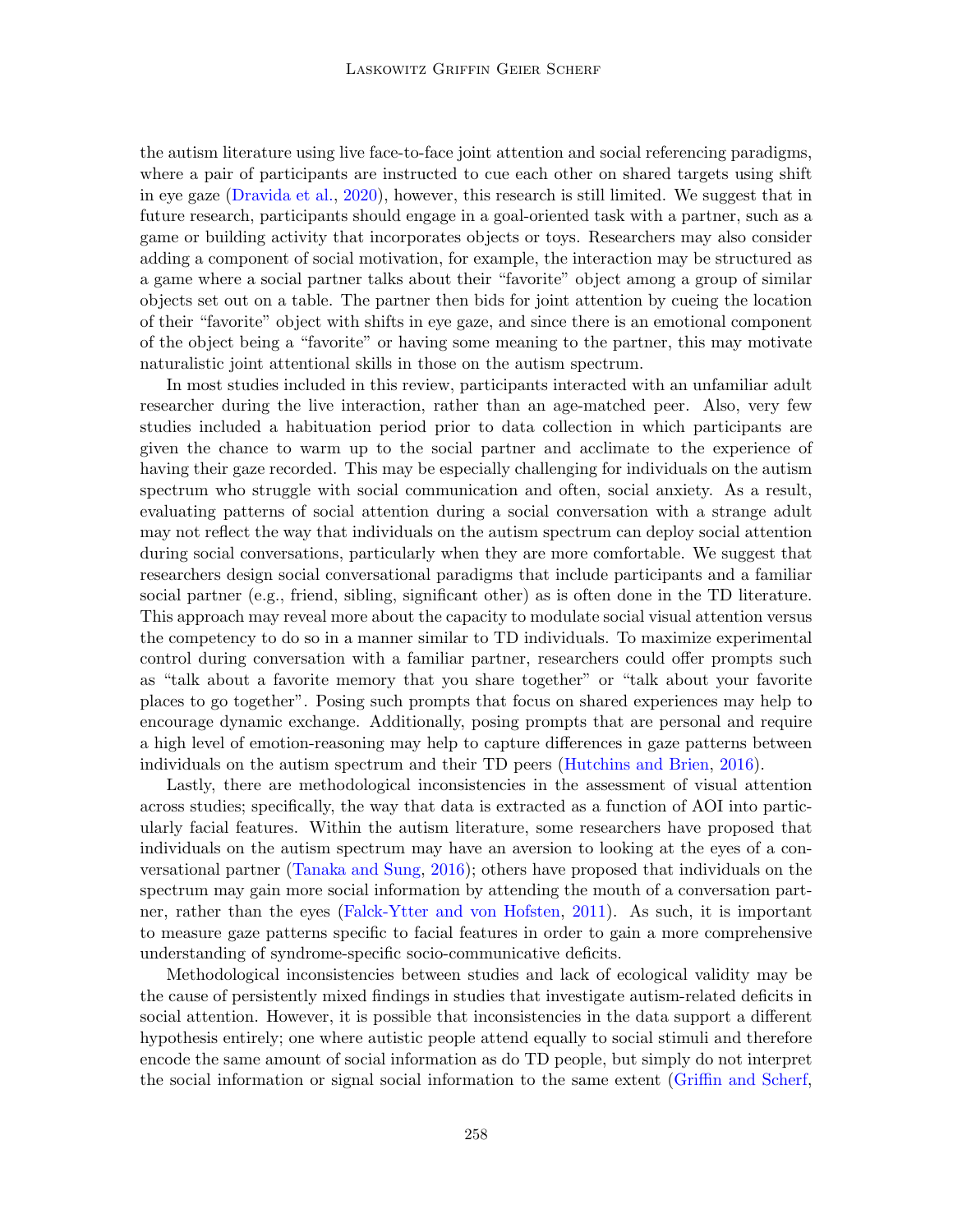[2020;](#page-19-1) [Suri et al.,](#page-21-12) [2021\)](#page-21-12). With such inconsistent findings in social visual attention, it seems that raw looking time to the face/eyes alone may not be a reliable predictor of the diagnostic social deficits described in ASD. However, it is difficult to form a clear conclusion when almost no reliable social behavioral assessments are included in the literature. In the studies described above, there are few reports of supplemental social behavioral tasks to assess how gaze behavior may be associated with real-world social performance, for example, daily social behavior questionnaires, behavioral facial recognition tasks, or emotion recognition tasks.

### References

- <span id="page-17-0"></span>American Psychiatric Association. *Diagnostic and statistical manual of mental disorders:* DSM-5. Autor, Washington, DC, 5th ed. edition, 2013.
- <span id="page-17-7"></span>Berenice Anaya, Alicia Vallorani, and Koraly Pérez-Edgar. Dyadic behavioral synchrony between behaviorally inhibited and non-inhibited peers is associated with concordance in eeg frontal alpha asymmetry and delta-beta coupling. Biological Psychology, 159:108018, 2021.
- <span id="page-17-4"></span>Bonnie Auyeung, Michael V Lombardo, Markus Heinrichs, Bhisma Chakrabarti, Akeem Sule, Julia Brynja Deakin, RAI Bethlehem, L Dickens, Natasha Mooney, Jamal AN Sipple, et al. Oxytocin increases eye contact during a real-time, naturalistic social interaction in males with and without autism. Translational psychiatry, 5(2):e507–e507, 2015.
- <span id="page-17-1"></span>Simon Baron-Cohen, Sally Wheelwright, Jolliffe, and Therese. Is there a" language of the eyes"? evidence from normal adults, and adults with autism or asperger syndrome. Visual cognition, 4(3):311–331, 1997.
- <span id="page-17-5"></span>Mahsa Barzy, Heather J Ferguson, and David M Williams. Perspective influences eye movements during real-life conversation: Mentalising about self versus others in autism. Autism, 24(8):2153–2165, 2020.
- <span id="page-17-8"></span>Janet Beavin Bavelas, Linda Coates, and Trudy Johnson. Listener responses as a collaborative process: The role of gaze. Journal of Communication, 52(3):566–580, 2002.
- <span id="page-17-2"></span>Elina Birmingham and Alan Kingstone. Human social attention: A new look at past, present, and future investigations. Annals of the New York Academy of Sciences, 1156 (1):118–140, 2009.
- <span id="page-17-3"></span>Elina Birmingham, Walter F Bischof, and Alan Kingstone. Social attention and real-world scenes: The roles of action, competition and social content. Quarterly journal of experimental psychology, 61(7):986–998, 2008.
- <span id="page-17-6"></span>Frank Broz, Hagen Lehmann, Chrystopher L Nehaniv, and Kerstin Dautenhahn. Mutual gaze, personality, and familiarity: Dual eye-tracking during conversation. In 2012 IEEE RO-MAN: The 21st IEEE international symposium on robot and human interactive communication, pages 858–864. IEEE, 2012.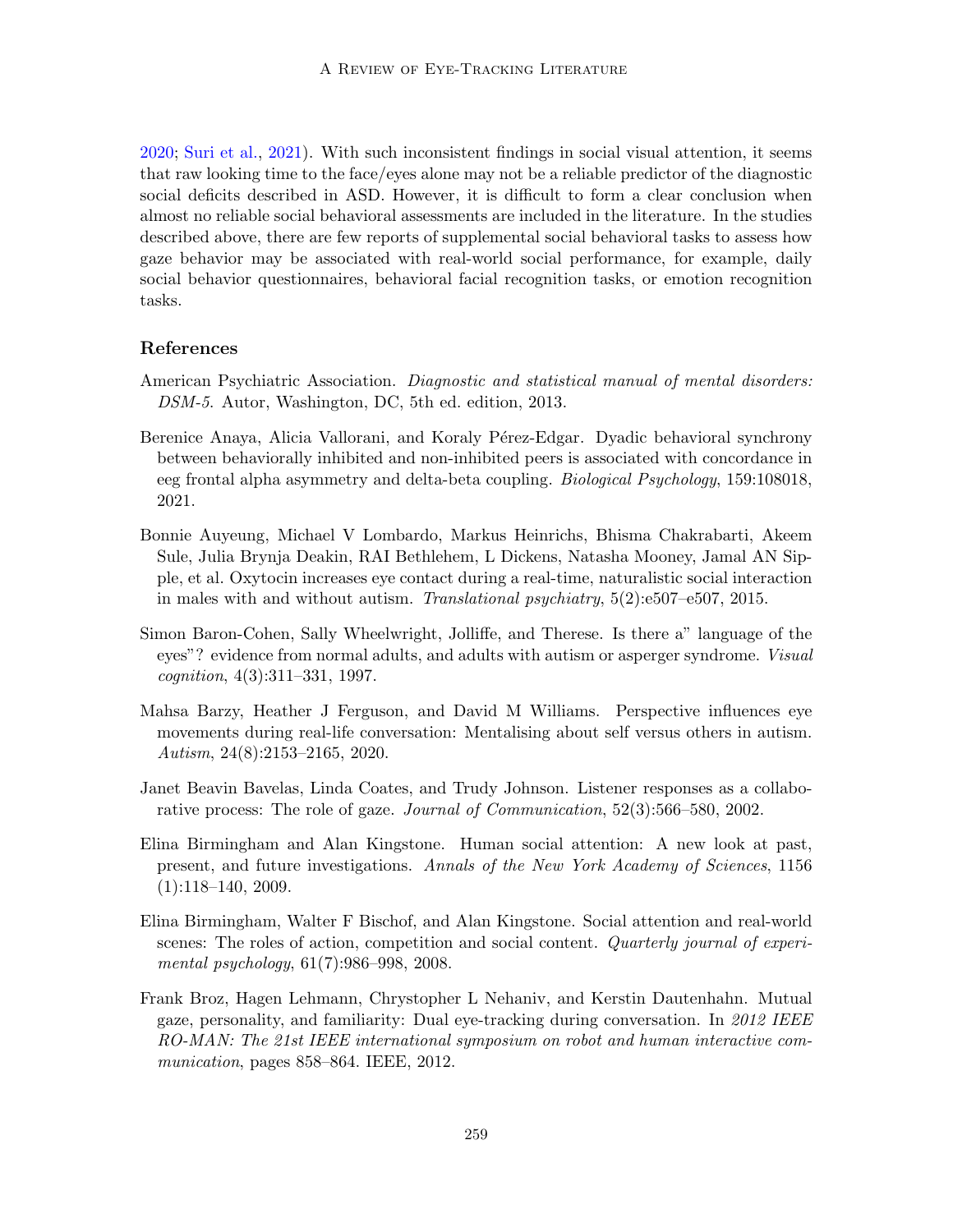- <span id="page-18-11"></span>George Butterworth and Nicholas Jarrett. What minds have in common is space: Spatial mechanisms serving joint visual attention in infancy. British journal of developmental psychology, 9(1):55–72, 1991.
- <span id="page-18-9"></span>Roberto Caldara and Sébastien Miellet. imap: a novel method for statistical fixation mapping of eye movement data. Behavior research methods, 43(3):864–878, 2011.
- <span id="page-18-5"></span>Roser Cañigueral, Jamie A Ward, and Antonia F de C Hamilton. Effects of being watched on eye gaze and facial displays of typical and autistic individuals during conversation. Autism, 25(1):210–226, 2021.
- <span id="page-18-0"></span>Benjamin T Carter and Steven G Luke. Best practices in eye tracking research. *International* Journal of Psychophysiology, 155:49–62, 2020.
- <span id="page-18-3"></span>Coralie Chevallier, Gregor Kohls, Vanessa Troiani, Edward S Brodkin, and Robert T Schultz. The social motivation theory of autism. Trends in cognitive sciences,  $16(4)$ : 231–239, 2012.
- <span id="page-18-10"></span>Tim Chuk, Antoni B Chan, and Janet H Hsiao. Understanding eye movements in face recognition using hidden markov models. Journal of vision, 14(11):8–8, 2014.
- <span id="page-18-7"></span>Dena M Cordell and Joseph R McGahan. Mutual gaze duration as a function of length of conversation in male—female dyads. Psychological reports, 94(1):109–114, 2004.
- <span id="page-18-2"></span>Kim M Dalton, Brendon M Nacewicz, Tom Johnstone, Hillary S Schaefer, Morton Ann Gernsbacher, Hill H Goldsmith, Andrew L Alexander, and Richard J Davidson. Gaze fixation and the neural circuitry of face processing in autism. Nature neuroscience, 8(4): 519–526, 2005.
- <span id="page-18-1"></span>Kim M Dalton, Brendon M Nacewicz, Andrew L Alexander, and Richard J Davidson. Gazefixation, brain activation, and amygdala volume in unaffected siblings of individuals with autism. *Biological psychiatry*,  $61(4):512-520$ ,  $2007$ .
- <span id="page-18-8"></span>Gwyneth Doherty-Sneddon and Fiona G Phelps. Gaze aversion: A response to cognitive or social difficulty? Memory  $\mathcal C$  cognition, 33(4):727–733, 2005.
- <span id="page-18-12"></span>Swethasri Dravida, J Adam Noah, Xian Zhang, and Joy Hirsch. Joint attention during live person-to-person contact activates rtpj, including a sub-component associated with spontaneous eye-to-eye contact. Frontiers in human neuroscience, 14:201, 2020.
- <span id="page-18-13"></span>Terje Falck-Ytter and Claes von Hofsten. How special is social looking in asd: a review. Progress in brain research, 189:209–222, 2011.
- <span id="page-18-6"></span>Megan Freeth and Patricia Bugembe. Social partner gaze direction and conversational phase; factors affecting social attention during face-to-face conversations in autistic adults? Autism, 23(2):503–513, 2019.
- <span id="page-18-4"></span>Andrew C Gallup, Joseph J Hale, David JT Sumpter, Simon Garnier, Alex Kacelnik, John R Krebs, and Iain D Couzin. Visual attention and the acquisition of information in human crowds. Proceedings of the National Academy of Sciences, 109(19):7245–7250, 2012.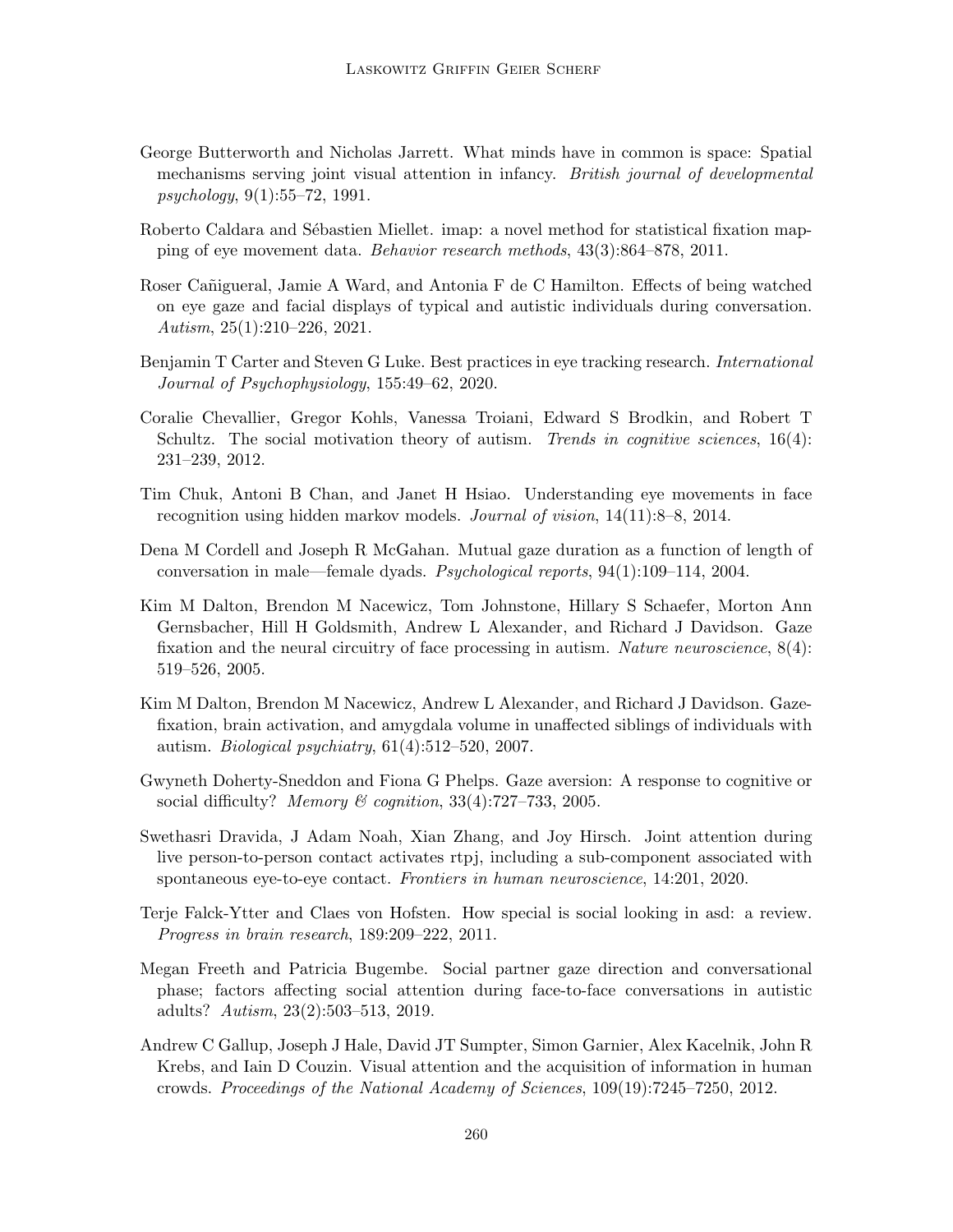- <span id="page-19-1"></span>Jason W Griffin and K Suzanne Scherf. Does decreased visual attention to faces underlie difficulties interpreting eye gaze cues in autism? *Molecular autism*,  $11(1):1-14$ , 2020.
- <span id="page-19-4"></span>RB Grossman, E Zane, J Mertens, and T Mitchell. Facetime vs. screentime: Gaze patterns to live and video social stimuli in adolescents with asd. Scientific reports,  $9(1):1-10$ , 2019.
- <span id="page-19-8"></span>Rebecca Grzadzinski, Themba Carr, Costanza Colombi, Kelly McGuire, Sarah Dufek, Andrew Pickles, and Catherine Lord. Measuring changes in social communication behaviors: preliminary development of the brief observation of social communication change (boscc). Journal of autism and developmental disorders, 46(7):2464–2479, 2016.
- <span id="page-19-6"></span>Mary Hanley, Deborah M Riby, Teresa McCormack, Clare Carty, Lisa Coyle, Naomi Crozier, Johanna Robinson, and Martin McPhillips. Attention during social interaction in children with autism: Comparison to specific language impairment, typical development, and links to social cognition. Research in Autism Spectrum Disorders, 8(7):908–924, 2014.
- <span id="page-19-2"></span>Hamilton Hartridge and LC Thomson. Methods of investigating eye movements. The British journal of ophthalmology, 32(9):581, 1948.
- <span id="page-19-10"></span>Roy S Hessels, Tim HW Cornelissen, Ignace TC Hooge, and Chantal Kemner. Gaze behavior to faces during dyadic interaction. Canadian Journal of Experimental Psychology/Revue canadienne de psychologie expérimentale,  $71(3):226$ ,  $2017$ .
- <span id="page-19-0"></span>Simon Ho, Tom Foulsham, and Alan Kingstone. Speaking and listening with the eyes: Gaze signaling during dyadic interactions. PloS one, 10(8):e0136905, 2015.
- <span id="page-19-11"></span>Kenneth Holmqvist, Marcus Nyström, Richard Andersson, Richard Dewhurst, Halszka Jarodzka, and Joost Van de Weijer. Eye tracking: A comprehensive guide to methods and measures. OUP Oxford, 2011.
- <span id="page-19-3"></span>Mariko Hosozawa, Kyoko Tanaka, Toshiaki Shimizu, Tamami Nakano, and Shigeru Kitazawa. How children with specific language impairment view social situations: an eye tracking study. Pediatrics, 129(6):e1453–e1460, 2012.
- <span id="page-19-12"></span>Janet H Hsiao, Hui Lan, Yueyuan Zheng, and Antoni B Chan. Eye movement analysis with hidden markov models (emhmm) with co-clustering. *Behavior Research Methods*, 53(6): 2473–2486, 2021.
- <span id="page-19-7"></span>Tiffany L Hutchins and Ashley Brien. Conversational topic moderates social attention in autism spectrum disorder: Talking about emotions is like driving in a snowstorm. Research in Autism Spectrum Disorders, 26:99–110, 2016.
- <span id="page-19-5"></span>Corinne Hutt and Christopher Ounsted. The biological significance of gaze aversion with particular reference to the syndrome of infantile autism. Behavioral science, 11(5):346– 356, 1966.
- <span id="page-19-9"></span>Michelle Jarick and Alan Kingstone. The duality of gaze: eyes extract and signal social information during sustained cooperative and competitive dyadic gaze. Frontiers in psychology, 6:1423, 2015.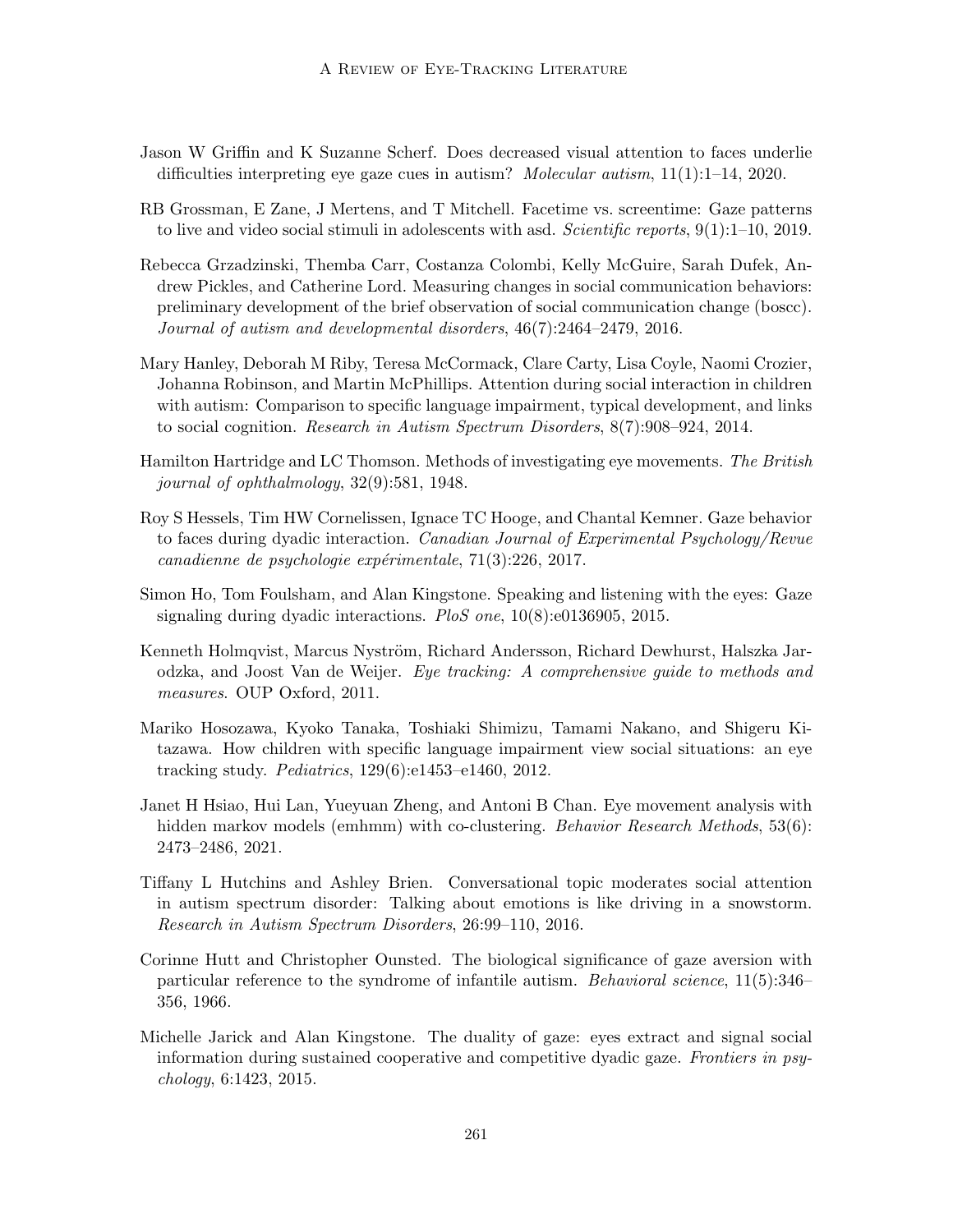- <span id="page-20-7"></span>Rebecca M Jones, Audrey Southerland, Amarelle Hamo, Caroline Carberry, Chanel Bridges, Sarah Nay, Elizabeth Stubbs, Emily Komarow, Clay Washington, James M Rehg, et al. Increased eye contact during conversation compared to play in children with autism. Journal of autism and developmental disorders, 47(3):607–614, 2017.
- <span id="page-20-9"></span>Adam Kendon. Some functions of gaze-direction in social interaction. Acta psychologica, 26:22–63, 1967.
- <span id="page-20-10"></span>Haena Kim, Jung Eun Shin, Yeon-Ju Hong, Yu-Bin Shin, Young Seok Shin, Kiwan Han, Jae-Jin Kim, and Soo-Hee Choi. Aversive eye gaze during a speech in virtual environment in patients with social anxiety disorder. Australian  $\mathcal{B}$  New Zealand Journal of Psychiatry, 52(3):279–285, 2018.
- <span id="page-20-11"></span>Johan Lundin Kleberg, Jens Högström, Karin Sundström, Andreas Frick, and Eva Serlachius. Delayed gaze shifts away from others' eyes in children and adolescents with social anxiety disorder. Journal of Affective Disorders, 278:280–287, 2021.
- <span id="page-20-0"></span>Chris L Kleinke. Gaze and eye contact: a research review. Psychological bulletin, 100(1): 78, 1986.
- <span id="page-20-6"></span>Dorit Kliemann, Isabel Dziobek, Alexander Hatri, Jürgen Baudewig, and Hauke R Heekeren. The role of the amygdala in atypical gaze on emotional faces in autism spectrum disorders. Journal of Neuroscience, 32(28):9469–9476, 2012.
- <span id="page-20-5"></span>Kaitlin EW Laidlaw, Evan F Risko, and Alan Kingstone. A new look at social attention: orienting to the eyes is not (entirely) under volitional control. Journal of Experimental Psychology: Human Perception and Performance, 38(5):1132, 2012.
- <span id="page-20-3"></span>Michael F Land. Predictable eye-head coordination during driving. *Nature*, 359(6393): 318–320, 1992.
- <span id="page-20-1"></span>Marion H Levine and Brian Sutton-Smith. Effects of age, sex, and task on visual behavior during dyadic interaction. Developmental Psychology, 9(3):400, 1973.
- <span id="page-20-4"></span>Ross G Macdonald and Benjamin W Tatler. Gaze in a real-world social interaction: A dual eye-tracking study. Quarterly Journal of Experimental Psychology, 71(10):2162–2173, 2018.
- <span id="page-20-2"></span>Patricia L Mirenda, Anne M Donnellan, and David E Yoder. Gaze behavior: A new look at an old problem. Journal of autism and developmental disorders, 13(4):397–409, 1983.
- <span id="page-20-12"></span>Peter Mundy. Annotation: The neural basis of social impairments in autism: The role of the dorsal medial-frontal cortex and anterior cingulate system. Journal of Child Psychology and psychiatry, 44(6):793–809, 2003.
- <span id="page-20-13"></span>Peter Mundy and Lisa Newell. Attention, joint attention, and social cognition. Current directions in psychological science, 16(5):269–274, 2007.
- <span id="page-20-8"></span>Aparna Nadig, Iris Lee, Leher Singh, Kyle Bosshart, and Sally Ozonoff. How does the topic of conversation affect verbal exchange and eye gaze? a comparison between typical development and high-functioning autism. Neuropsychologia, 48(9):2730–2739, 2010.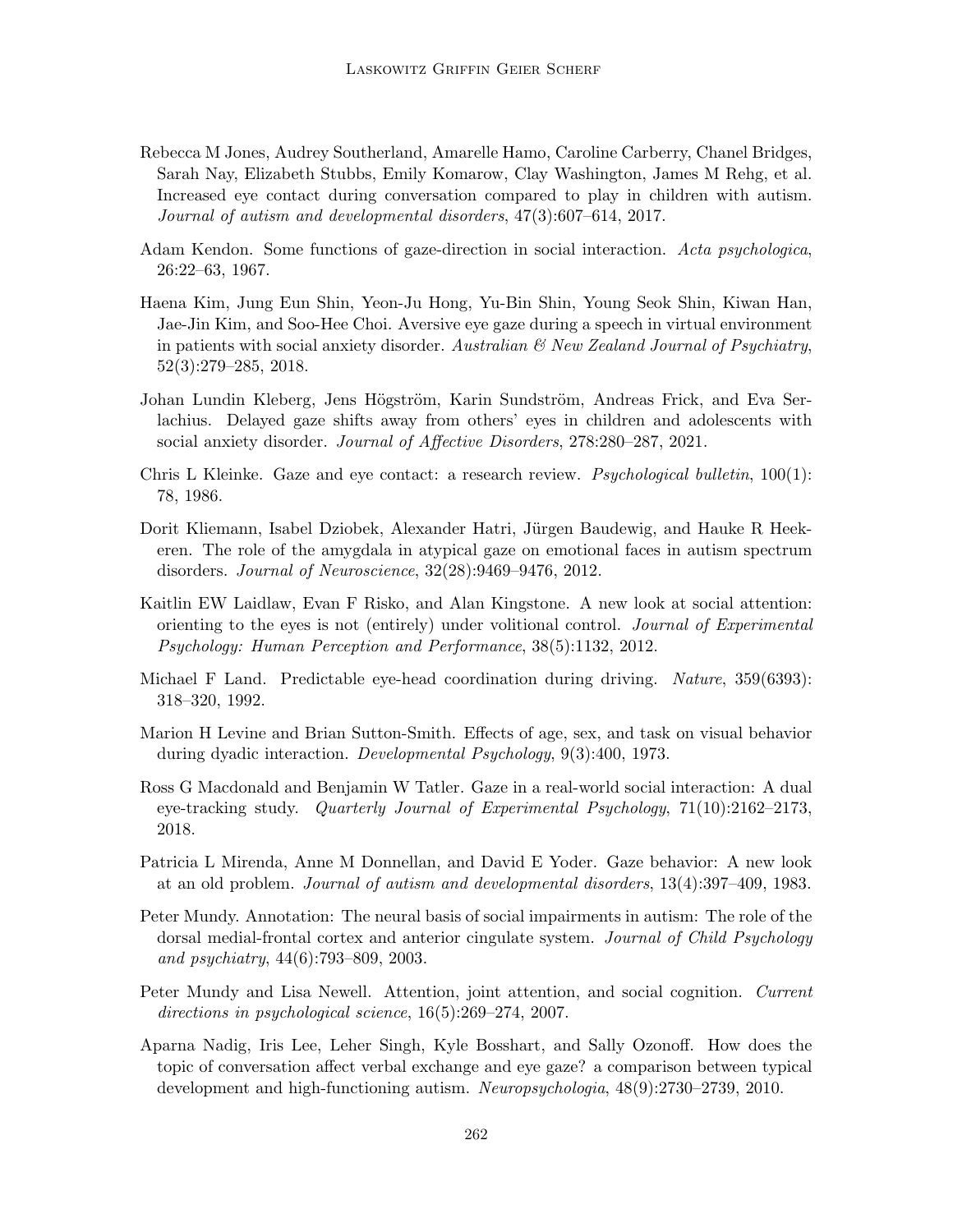- <span id="page-21-5"></span>Eleni Nasiopoulos, Evan F Risko, and Alan Kingstone. Social attention, social presence, and the dual function of gaze. In The many faces of social attention, pages 129–155. Springer, 2015.
- <span id="page-21-4"></span>Basilio Noris, Jacqueline Nadel, Mandy Barker, Nouchine Hadjikhani, and Aude Billard. Investigating gaze of children with asd in naturalistic settings. 2012.
- <span id="page-21-2"></span>Keiko Ochi, Nobutaka Ono, Keiho Owada, Masaki Kojima, Miho Kuroda, Shigeki Sagayama, and Hidenori Yamasue. Quantification of speech and synchrony in the conversation of adults with autism spectrum disorder. PloS one, 14(12):e0225377, 2019.
- <span id="page-21-10"></span>Matthew J Page, Joanne E McKenzie, Patrick M Bossuyt, Isabelle Boutron, Tammy C Hoffmann, Cynthia D Mulrow, Larissa Shamseer, Jennifer M Tetzlaff, Elie A Akl, Sue E Brennan, et al. The prisma 2020 statement: an updated guideline for reporting systematic reviews. International Journal of Surgery, 88:105906, 2021.
- <span id="page-21-0"></span>Eleni A Papagiannopoulou, Kate M Chitty, Daniel F Hermens, Ian B Hickie, and Jim Lagopoulos. A systematic review and meta-analysis of eye-tracking studies in children with autism spectrum disorders. Social neuroscience,  $9(6):610-632$ , 2014.
- <span id="page-21-3"></span>Evan F Risko, Daniel C Richardson, and Alan Kingstone. Breaking the fourth wall of cognitive science: Real-world social attention and the dual function of gaze. Current Directions in Psychological Science, 25(1):70–74, 2016.
- <span id="page-21-6"></span>Shane L Rogers, Craig P Speelman, Oliver Guidetti, and Melissa Longmuir. Using dual eye tracking to uncover personal gaze patterns during social interaction. Scientific reports, 8  $(1):1-9, 2018.$
- <span id="page-21-11"></span>Olof Sandgren, Richard Andersson, Joost van de Weijer, Kristina Hansson, and Birgitta Sahlén. Timing of gazes in child dialogues: a time-course analysis of requests and back channelling in referential communication. International journal of language  $\mathcal{C}$  communication disorders, 47(4):373–383, 2012.
- <span id="page-21-1"></span>Atsushi Senju, Yoshikuni Tojo, Kiyoshi Yaguchi, and Toshikazu Hasegawa. Deviant gaze processing in children with autism: an erp study. Neuropsychologia, 43(9):1297–1306, 2005.
- <span id="page-21-7"></span>Michael L Spezio, Ralph Adolphs, Robert SE Hurley, and Joseph Piven. Abnormal use of facial information in high-functioning autism. Journal of autism and developmental disorders, 37(5):929–939, 2007a.
- <span id="page-21-8"></span>Michael L Spezio, Ralph Adolphs, Robert SE Hurley, and Joseph Piven. Analysis of face gaze in autism using "bubbles". Neuropsychologia, 45(1):144–151, 2007b.
- <span id="page-21-12"></span>Kirin Suri, Michael Lewis, Nicholas Minar, Emily Willson, and Jessica Ace. Face memory deficits in children and adolescents with autism spectrum disorder. Journal of Psychopathology and Behavioral Assessment, 43(1):108–118, 2021.
- <span id="page-21-9"></span>James W Tanaka and Andrew Sung. The "eye avoidance" hypothesis of autism face processing. Journal of autism and developmental disorders, 46(5):1538–1552, 2016.